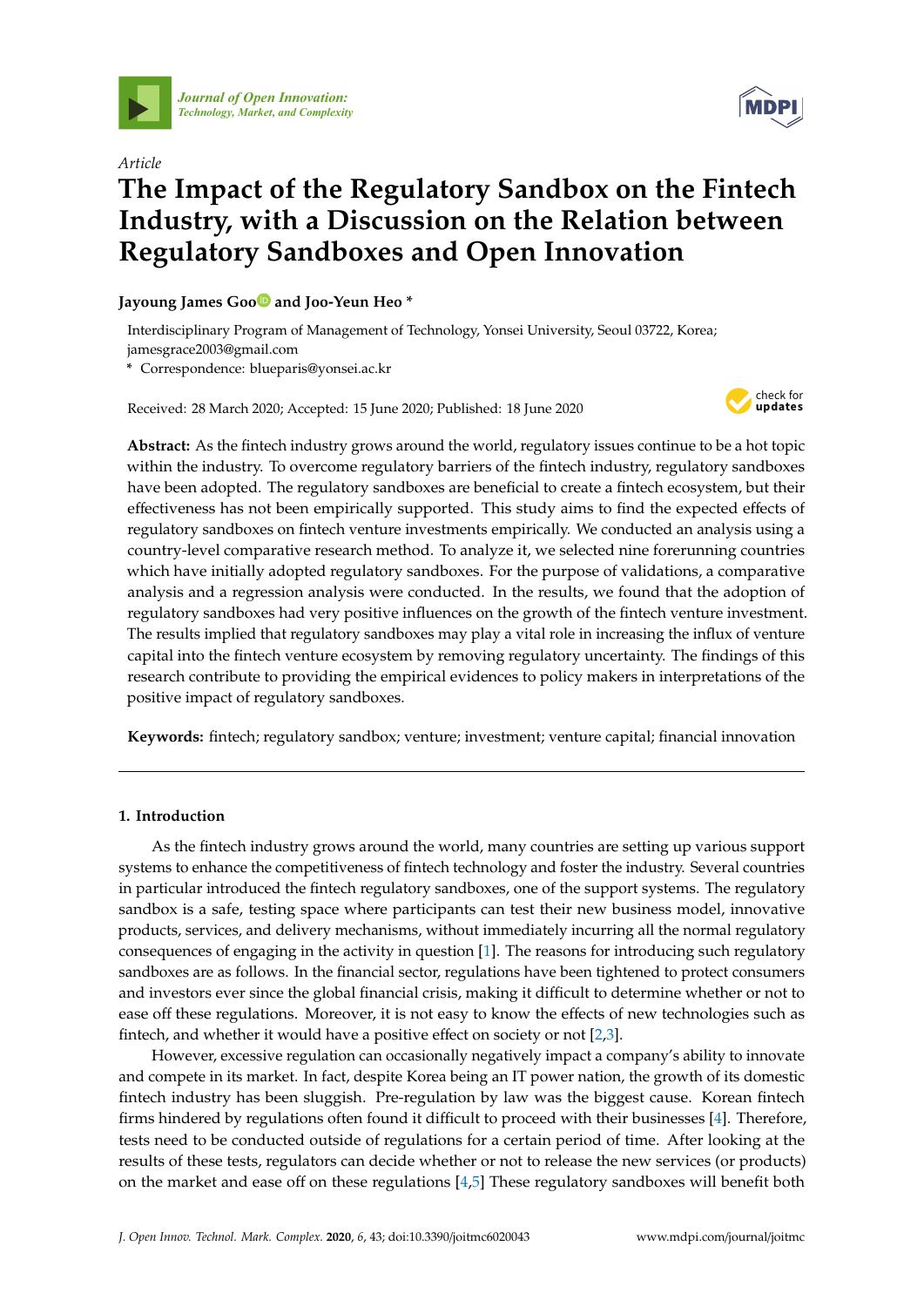fintech companies and policy making authorities [\[6](#page-15-5)[,7\]](#page-15-6). The Financial Conduct Authority (FCA) of the United Kingdom stated that the regulatory sandbox is a rich source of case studies to inform our understanding of this technology [\[6\]](#page-15-5).

The regulatory sandboxes are expected to facilitate innovation in the fintech industry. Many experts also believe they will help small firms such as startups and ventures to lead innovation and attract investment. In addition, one of the primary goals of regulatory sandboxes is to attract the attention of investment sources such as banks, private equity, and venture capital funds [\[8\]](#page-15-7). In reality, the United Kingdom, which was the first country to introduce the regulatory sandbox, has many competitive fintech technologies and companies and is also considered to be one of the most active fintech markets at present [\[9](#page-15-8)[,10\]](#page-15-9). Moreover, most leading countries in fintech have also introduced regulatory sandboxes and consequently, have seen a marked increase in expectations for the effectiveness of regulatory sandboxes. However, it is not clear what kinds of effect could be expected in detail, and therefore it is not easy to determine the success or failure of regulatory sandboxes [\[5\]](#page-15-4). One of the reasons why it is not easy to determine the success or failure of sandboxes seems to be that there is no study of what expected effects might be seen after introducing the regulatory sandboxes. Many articles about fintech tend to focus on the fintech service management and innovation. The research on fintech industry regulations is mostly focused on how to regulate fintech's activities in the traditional financial markets. This is the most popular topic among fintech regulation researchers because as many fintech companies have entered the market, many problems have appeared. Furthermore, regulation is an important factor in the activation and innovation of fintech [\[11](#page-15-10)[–13\]](#page-15-11). This study is on fintech regulations which many researchers are interested in and aims to look critically at the effectiveness of regulatory sandboxes through cross-country comparisons. This study will be the first empirical research to verify the effectiveness of regulatory sandboxes.

The purpose of this research is to understand the impact of regulatory sandbox adoption on the scale of investments in fintech through empirical data analysis. The rationale behind this approach is that the activation of venture companies is an essential element and significant indicator of the fintech ecosystem. In order to achieve these goals, we first looked at how the scale of fintech venture investment in the countries that introduced regulatory sandboxes has changed since their introduction. Subsequently, we compared these results with other countries that did not introduce regulatory sandboxes. The first group of countries which introduced regulatory sandboxes, consisted of the United Kingdom, Singapore, Hong Kong, Australia, India, Canada, Malaysia, and Japan. There were two criteria for choosing these countries. First, these countries had introduced regulatory sandboxes for longer than a year, as of July 2018. The second was that these countries had existing fintech venture companies with investments in them, so data needed for this analysis existed. The second, which compared a group of countries that had not introduced regulatory sandboxes was selected from among the top 40 countries in the global competitiveness index of the World Economic Forum (WEF). We selected these countries because it was necessary to select countries with similar environments to the first group to control for variables. The reason why the WEF global competitiveness index was chosen was because it included indicators such as ICT penetration and financial systems, which enabled us to select countries with similar environments to the nine countries of the first analysis group. Moreover, the reasons why we limited the scope of our research to venture firms are as follows: First, venture and startup firms are one of the important elements that make up the fintech ecosystem [\[14\]](#page-15-12), and the new fintech wave is also driven by ventures and startups [\[11](#page-15-10)[,15\]](#page-16-0). Second, the growth of new technology-based ventures and startups is one of the goals of regulatory sandboxes [\[1\]](#page-15-0).

The contributions and differences of our research are as follows: First, it is the first empirical study to identify the expected effects of regulatory sandboxes, especially focusing on the fintech venture investment. Second, it is the first study to compare and analyze the performances of the countries that have introduced regulatory sandboxes. Third, the results of this study can be used as basis for predicting how the regulatory sandboxes will affect the fintech industry. Fourth, the results of this study can be used as a critical frame of reference for regulators and future researchers.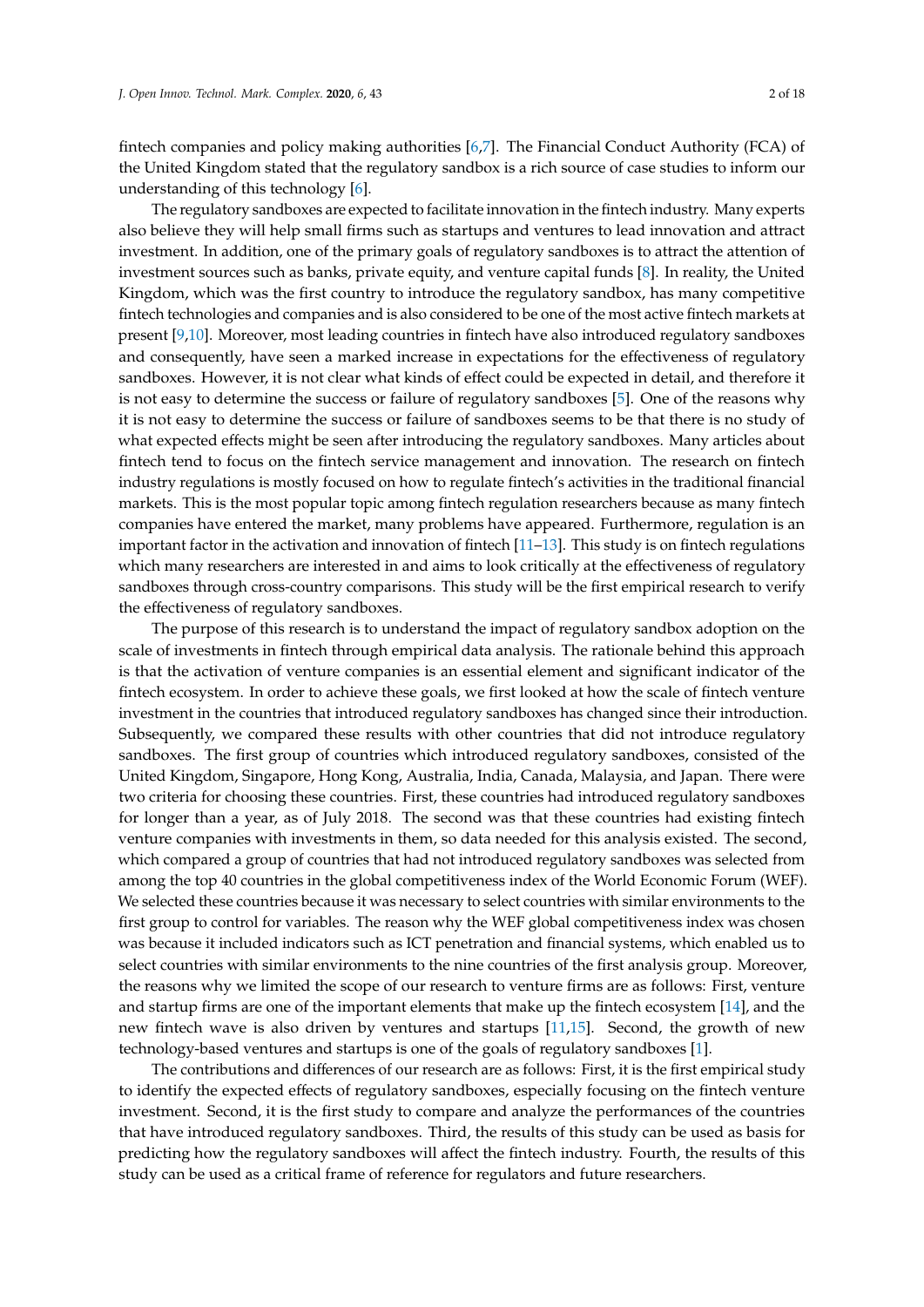# **2. Fintech Industry and Fintech Regulatory Sandboxes**

Fintech, a combination of two words—finance and technology—revolves around providing traditional financial services in new forms using technology  $[16-18]$  $[16-18]$ . The market size of fintech is growing rapidly worldwide [\[14\]](#page-15-12). Different areas of the fintech industry range from payment, billing, lending, wealth management, money transfer, mortgage, and real estate to insurance, personal finance, capital market, blockchain, and crypto currency [\[12,](#page-15-13)[19\]](#page-16-3).

These fintech industries have been growing and concerns about fintech are growing simultaneously. Since the 2008 financial crisis, governments have been providing rigorous regulations for protecting consumers and maintaining sustainability in the market [\[5,](#page-15-4)[13\]](#page-15-11). However, the emergence of fintech has posed big challenges to the regulators and regulatory policies [\[5\]](#page-15-4). These rigorous regulations are also stated as being critical hinderances to the growth and innovation of the fintech industry [\[20,](#page-16-4)[21\]](#page-16-5). After all, many countries have decided to introduce regulatory sandboxes in their fintech industries [\[5\]](#page-15-4). As above-mentioned, a regulatory sandbox is a "safe space" in which businesses can test innovative products, services, business models, and delivery mechanisms, without immediately facing all of the normal regulatory consequences of engaging in the activity in question [\[1\]](#page-15-0). Another definition is a "framework" set up by a financial sector regulators to allow small scale, live testing of innovations by private firms in controlled environments (operating under a special exemption, allowance, or other limited, time-bound exception) under the regulator's supervision [\[22\]](#page-16-6).

Participants in the regulatory sandboxes may test their services or products over a period of time, beyond the scope of regulations to determine whether their solutions have positive effects on the customers and markets. Regulators may simultaneously look at the impact of new solutions and thus determine whether they are against regulations. Regulators can mitigate regulations relatively quickly, if they need to be relaxed. Therefore, these regulatory sandboxes may eventually solve the problem of delayed market release due to regulatory uncertainty. In addition, it can lead to cost saving and innovation [\[7,](#page-15-6)[23\]](#page-16-7).

The countries where such regulatory sandboxes have been introduced are the United Kingdom, Australia, Denmark, Singapore, Hong Kong, etc. Moreover, many other countries are considering introducing sandboxes. In addition to these forerunning countries, countries where technological advances are somewhat behind, such as Sierra Leone in Africa, have adopted regulatory sandbox programs to support their fintech industry [\[24](#page-16-8)[,25\]](#page-16-9). The list of countries introducing and proposing regulatory sandboxes as of April 2019 is set out in Table [1](#page-3-0) [\[5\]](#page-15-4).

The contents of forerunning countries' regulatory sandboxes are as follows. The United Kingdom was the first country to introduce the regulatory sandbox to its fintech industry in 2015. FCA selected companies to participate in the regulatory sandbox by evaluating them according to five criteria: scope, genuine innovation, consumer benefit, need for sandbox, and background research [\[1\]](#page-15-0). Currently, a total of 375 companies have applied to the regulatory sandbox since 2015, and of them, 118 companies have been selected [\[27\]](#page-16-10). The FCA seeks to provide these firms with five advantages: the ability to test products and services in a controlled environment, reduced time-to-market at a potentially lower cost, support in identifying appropriate consumer protection, safeguards to build into new products and services, and better access to finance [\[1\]](#page-15-0). This regulatory sandbox and other actively supportive policies are regarded as critical drivers of the fintech industry's growth by experts [\[9\]](#page-15-8).

Hong Kong introduced the regulatory sandbox to its financial sector in June 2016. Financial institutions as well as startups working with or without fintech firms were allowed to participate [\[5\]](#page-15-4). In addition, Securities and Futures Commissions (SFC) have the authority to attach accreditation conditions to minimize the risks that investors may incur during the testing period [\[26\]](#page-16-11). They do not clearly specify which regulations can be relaxed or exempted, and the level of deregulations is being set flexibly according to the circumstances of companies [\[28\]](#page-16-12). As of the end of March 2019, 48 new technology products or services have been allowed in the regulatory sandbox and 32 pilot trials have been completed and the products have subsequently been rolled out [\[29\]](#page-16-13).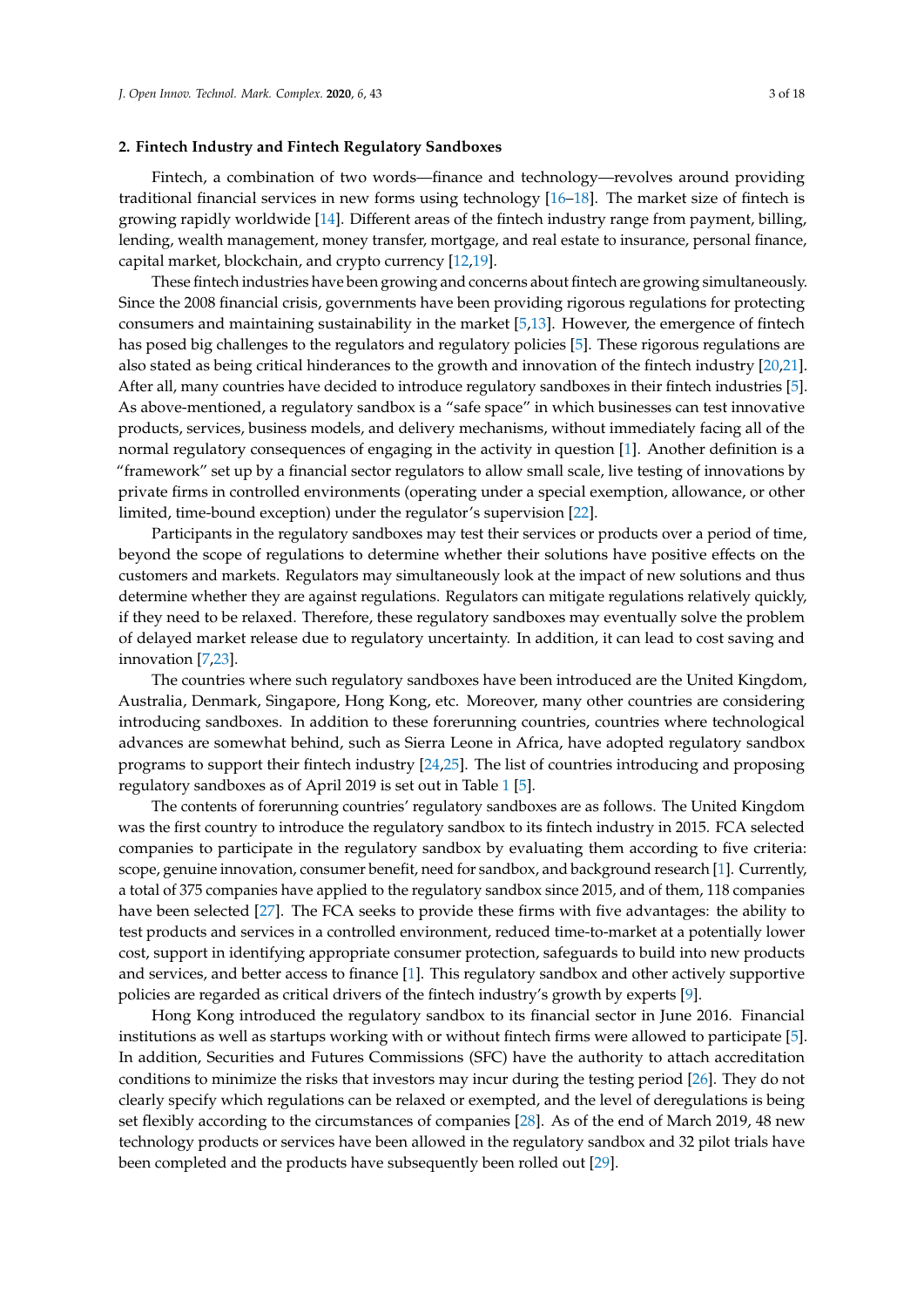|  | 4 of 18 |  |
|--|---------|--|
|  |         |  |
|  |         |  |

|               | Countries       |  |
|---------------|-----------------|--|
| North America | Canada          |  |
|               | Denmark         |  |
|               | UK              |  |
| Europe        | The Netherlands |  |
|               | Norway          |  |
|               | Switzerland     |  |
|               | Brunei          |  |
|               | Hong Kong       |  |
|               | Japan           |  |
|               | India           |  |
| Asia          | Malaysia        |  |
|               | Singapore       |  |
|               | Taiwan          |  |
|               | South Korea     |  |
|               | Thailand        |  |
|               | Abu Dhabi       |  |
| Middle East   | <b>Bahrain</b>  |  |
|               | Dubai           |  |
| Oceania       | Australia       |  |
| Africa        | Sierra Leone    |  |
| North America | <b>USA</b>      |  |
|               | Ireland         |  |
|               | Spain           |  |
| Asia          | Indonesia       |  |
|               | Europe          |  |

<span id="page-3-0"></span>Table 1. The countries introduced and proposed the regulatory sandbox (April 2019)<sup>1</sup>.

<sup>1</sup> Source: (1) Web pages and related news articles from various financial institutions, (2) Zetzsche, D.A., et al. [\[26\]](#page-16-11), and (3) Legal Consulting Company's Web Page.

The Monetary Authority of Singapore (MAS) published its guidelines for the financial regulatory sandbox in June 2016. The companies who participate in it are selected by determining whether the fintech services are innovating, solving major issues of consumers and industries, and providing benefits. The regulatory sandbox of MAS aims to transform Singapore into the center of smart finance industry. MAS seeks to achieve these objectives: increasing efficiency; managing risks more effectively; creating new opportunities; and improving people's lives through the regulatory sandbox [\[30\]](#page-16-14). The Australian Securities and Investments Commission (ASIC) introduced the regulatory sandbox in 2016. ASIC allows both fintech firms and traditional financial companies to participate in it [\[31\]](#page-16-15) and target business areas and investment amounts are limited to protect investors [\[32\]](#page-16-16).

The period when participants are allowed to play in the sandboxes is typically limited either by a rule or on a case-by-case basis. United Kingdom and Brunei have allowed a six-month period and Australia, Thailand and Malaysia have twelve months [\[5\]](#page-15-4). Extensions of the period are generally available. As such, although the objectives of each country's regulatory sandbox guidelines are similar, the details of the guidelines are different country to country. As described above, some countries restrict the type of enterprise and business sectors which are able to participate in the sandboxes. Some researchers insist that these restrictions are counter-productive to the sandbox's objectives and eventually reduce economies of scale and the value of innovation [\[5\]](#page-15-4). The detailed features of each country's regulatory sandbox are shown in Table [2](#page-5-0) below.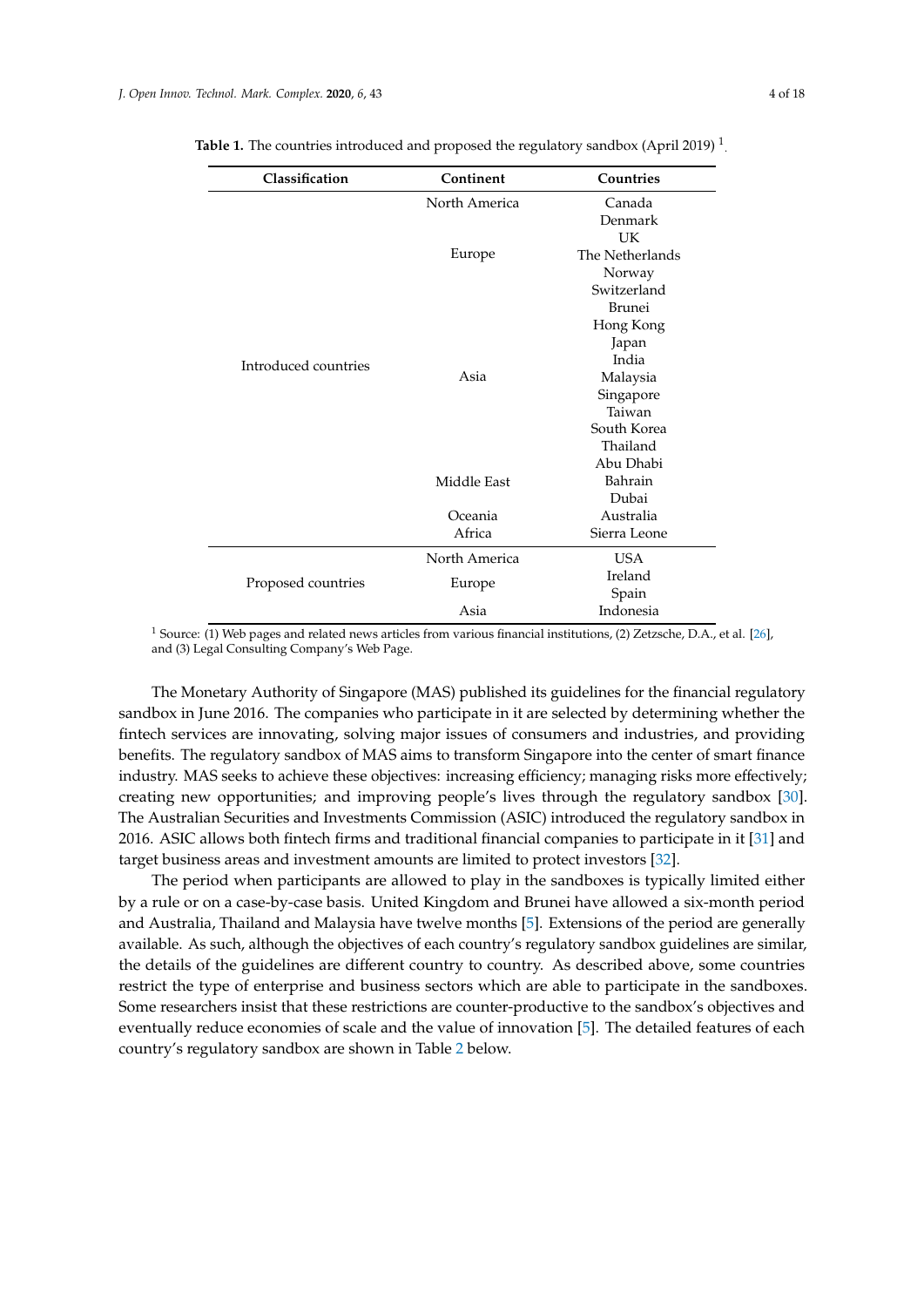| Table 2. Features of each country's fintech regulatory sandbox (based on the guidelines of the financial |
|----------------------------------------------------------------------------------------------------------|
| authorities' reports $[1,11,22,33]$ .                                                                    |

| Countries        | Categories             | <b>Details</b>                                                                                                                                                                                                                                                                                                                                                                                                                                                                           |  |
|------------------|------------------------|------------------------------------------------------------------------------------------------------------------------------------------------------------------------------------------------------------------------------------------------------------------------------------------------------------------------------------------------------------------------------------------------------------------------------------------------------------------------------------------|--|
|                  | Organization in charge | FCA (Financial Conduct Authority)                                                                                                                                                                                                                                                                                                                                                                                                                                                        |  |
|                  | <b>Targets</b>         | Finance/IT companies & Fintech companies                                                                                                                                                                                                                                                                                                                                                                                                                                                 |  |
| UK               | Features               | Testing period in the regulatory sandbox: 3–6 months.<br>FCA seeks to provide the appliers with five advantages:<br>the ability to test products and services in a controlled<br>environment, reduced time-to-market at potentially lower<br>cost, support in identifying appropriate consumer<br>protection, safeguards to build into new products and<br>services, and better access to finance.<br>* These have been the basis for other countries' regulatory<br>sandbox guidelines. |  |
|                  | Organization in charge | HKMA (Hong Kong Monetary Authority)                                                                                                                                                                                                                                                                                                                                                                                                                                                      |  |
|                  | <b>Targets</b>         | Bank                                                                                                                                                                                                                                                                                                                                                                                                                                                                                     |  |
| <b>Hong Kong</b> | Features               | Testing period in the regulatory sandbox: case-specific<br>decisions.<br>They do not clearly specify which regulations can be<br>relaxed or exempted, and the level of deregulations is<br>being set flexibly according to the circumstances of<br>companies.                                                                                                                                                                                                                            |  |
|                  | Organization in charge | MAS (Monetary Authority of Singapore)                                                                                                                                                                                                                                                                                                                                                                                                                                                    |  |
| Singapore        | <b>Targets</b>         | Finance /IT companies & Fintech companies                                                                                                                                                                                                                                                                                                                                                                                                                                                |  |
|                  | Features               | Testing period in regulatory sandbox: case-specific<br>decisions.<br>The purposes of the regulatory sandboxes are a. increase<br>efficiency; b. manage risks better; c. create new<br>opportunities; or d. improve people's lives.                                                                                                                                                                                                                                                       |  |
|                  | Organization in charge | ASIC (Australian Securities and Investment Commission)                                                                                                                                                                                                                                                                                                                                                                                                                                   |  |
|                  | <b>Targets</b>         | Fintech companies                                                                                                                                                                                                                                                                                                                                                                                                                                                                        |  |
| Australia        | Features               | Testing period in the regulatory sandbox: $6~12$ months.<br>The number of investors and Investment amounts are<br>limited.                                                                                                                                                                                                                                                                                                                                                               |  |
|                  | Organization in charge | RBI (Reserve Bank of India)                                                                                                                                                                                                                                                                                                                                                                                                                                                              |  |
| India            | Targets                | FinTech companies including startups, banks, financial<br>institutions, and any other company partnering with or<br>providing support to financial services businesses.                                                                                                                                                                                                                                                                                                                  |  |
|                  | Features               | Testing period in the regulatory sandbox: case-specific<br>decisions.<br>Time and degree of deregulation are determined and<br>applied on a case-by-case basis.                                                                                                                                                                                                                                                                                                                          |  |
|                  | Organization in charge | CSA (Canadian Securities Administrators)                                                                                                                                                                                                                                                                                                                                                                                                                                                 |  |
|                  | <b>Targets</b>         | Fintech companies and startups                                                                                                                                                                                                                                                                                                                                                                                                                                                           |  |
| Canada           | Features               | Testing period in the regulatory sandbox: case-specific<br>decisions. Registration and exemptive relief granted to<br>firms in the CSA. Regulatory Sandbox are time limited.<br>The time limit will be determined on a case-by-case basis.                                                                                                                                                                                                                                               |  |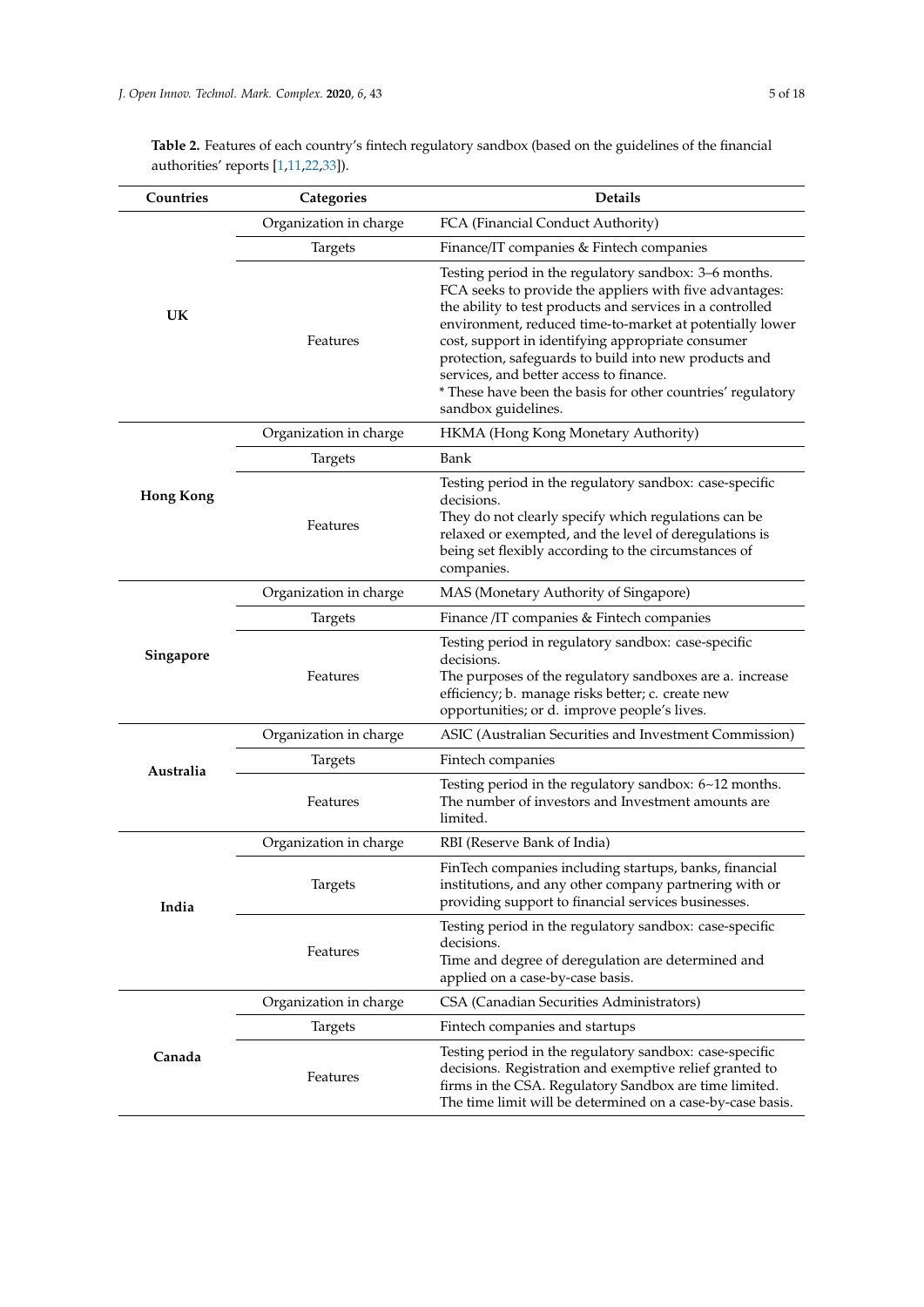<span id="page-5-0"></span>

| Countries                 | Categories             | <b>Details</b>                                                                                                                                                                                                                                                                                        |  |  |
|---------------------------|------------------------|-------------------------------------------------------------------------------------------------------------------------------------------------------------------------------------------------------------------------------------------------------------------------------------------------------|--|--|
|                           | Organization in charge | BNM (Bank Negara Malaysia)                                                                                                                                                                                                                                                                            |  |  |
| Malaysia                  | Targets                | Finance and Fintech companies                                                                                                                                                                                                                                                                         |  |  |
|                           | Features               | Testing period in the regulatory sandbox: within 12<br>months.<br>One of the main goals of the Malaysian fintech regulatory<br>sandboxS is financial institutions' efficiency and risk<br>management. The Bank has a lot of decision-making<br>authority.                                             |  |  |
| The<br><b>Netherlands</b> | Organization in charge | AFM & DNB (Autoriteit Financiële Markten & De<br>Nederlandsche Bank)                                                                                                                                                                                                                                  |  |  |
|                           | Targets                | Available to all financial services companies                                                                                                                                                                                                                                                         |  |  |
|                           | Features               | Testing period in the regulatory sandbox: case-specific<br>decisions.<br>If something illegal happens under the monitoring by the<br>supervisor, it can be stopped immediately. The role of the<br>supervisor seems to be rather big. They also consider<br>whether the appliers violate the EU laws. |  |  |
|                           | Organization in charge | JFSA (Japan Financial Services Agency)                                                                                                                                                                                                                                                                |  |  |
| Japan                     | Targets                | Finance/IT companies and Fintech companies<br>Any company, including foreign companies, can apply to<br>use this regulatory regime in Japan. AI, IoT, big data, and<br>blockchain projects are explicitly mentioned as the most<br>prospective and suitable areas.                                    |  |  |
|                           | Features               | Testing period in the regulatory sandbox: within 12<br>months.<br>Japanese regulatory sandboxes also include foreign<br>companies operating in Japan.                                                                                                                                                 |  |  |

**Table 2.** *Cont.*

\* UK is the first country that has introduced a fintech regulatory sandbox. So, UK's guide lines of a regulatory sandbox were recognized as a basic role model in most countries.

#### **3. Previous Researches and Hypotheses**

A related strand of literature addresses that the growth of micro and small companies such as ventures and startups is affected by the regulations [\[15,](#page-16-0)[20,](#page-16-4)[34\]](#page-16-18). These studies mention that companies in the countries that have favorable policies to certain industries may have more benefits, such as cost saving, than those in the countries that have strong regulatory policies [\[35\]](#page-16-19). They also argue that the companies in countries that have favorable policies are also easier to innovate because compliance costs prevent innovation [\[15,](#page-16-0)[20,](#page-16-4)[36\]](#page-16-20). While rigorous regulations protect investors, they may also lead to high transaction costs and regulatory compliance costs that prevent investors from taking risks, and consequently may discourage investment. Therefore, previous researches say that rigorous regulations could ultimately have negative effects on micro and small firms that need more investment. The more relaxed regulations, the more positive response of the stock market could be, they insist [\[15\]](#page-16-0).

More relaxed regulations can also benefit product innovation, because less regulation to the market could intensify competitions and will lead to lower prices and better qualities [\[3\]](#page-15-2). One study revealed that product and service legislation deter business activities in general, and some laws and compliance hinder competitiveness in particular [\[3\]](#page-15-2). In fact, despite Korea being an IT power nation, the growth of the domestic fintech industry was sluggish. Pre-regulation by law was the biggest cause. Korean fintech firms blocked by regulations were in difficult situations to proceed with their businesses [\[4\]](#page-15-3). For the above reasons, policymakers are trying to limit the negative effects of regulation on innovative industries. The regulations on the innovative industries like the fintech industry need to be systematically checked for potential conflicts and synergies [\[37\]](#page-16-21).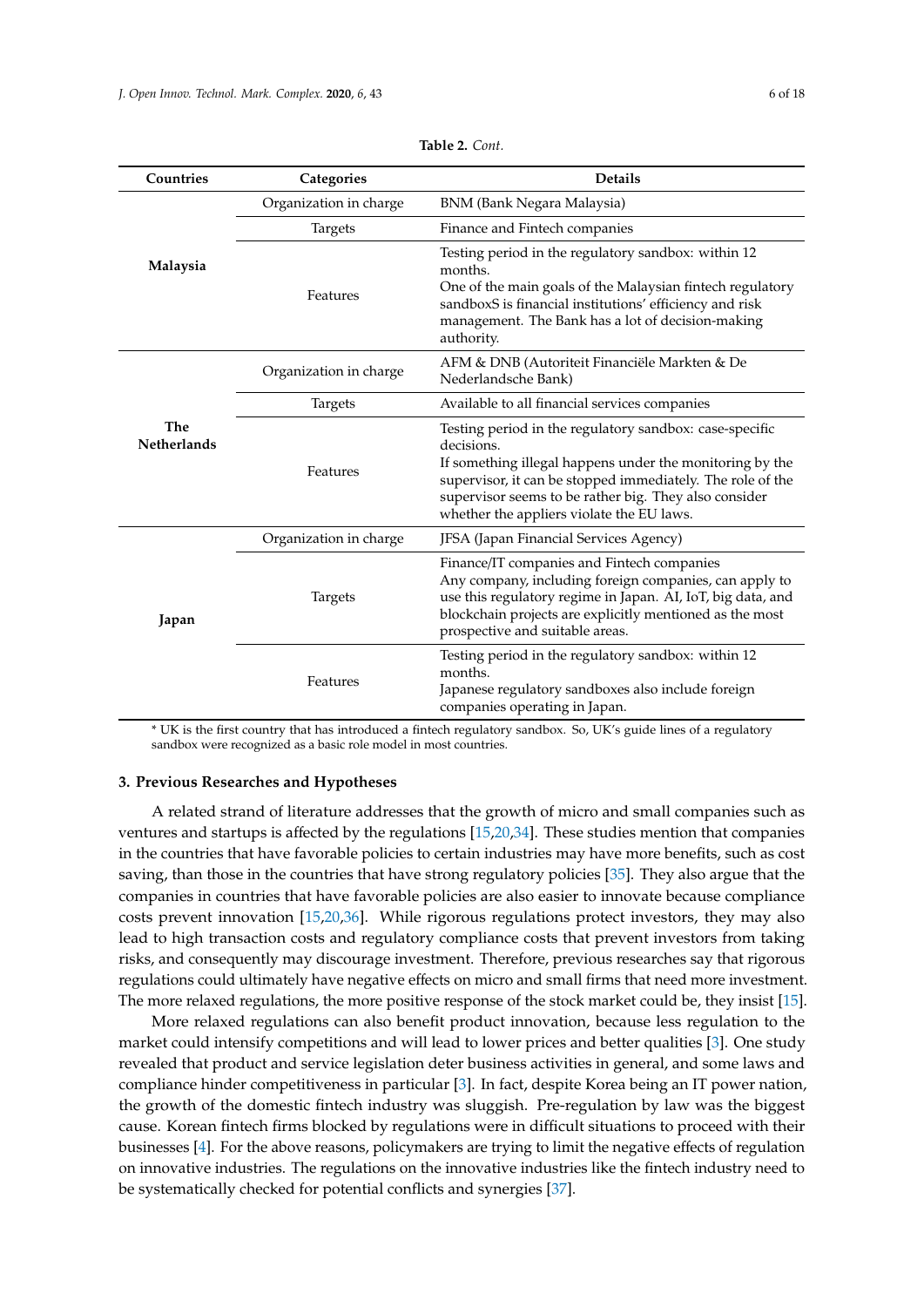Many experts say that introducing regulatory sandboxes help make proper policies in the same vein and it also will help fintech startups to save time and reduce cost. In fact, FCA expects the sandboxes to reduce the time to market by thirty-three percent and to facilitate the fintech's access to finance, thereby raising its valuation by fifteen percent. Moreover, the following 30% of companies that graduated from the first UK regulatory sandbox (2016.7–2017.1) succeeded in attracting investment. Furthermore, fintech companies have increased their average investment by 6.6 times after graduating from the regulatory sandbox. Based on these facts, this is one further argument where the regulatory sandbox can contribute to the activation of venture capital in the fintech sector [\[5\]](#page-15-4).

For both reasons, they also expect to enable innovation to reach the market [\[5\]](#page-15-4). Some other previous studies found that the fintech and the regulatory sandboxes contribute to poverty reduction. The study, based on a survey of 3000 people in Ghana and Egypt, found small loans provided by fintech firms were very useful for household finances. The results of the study say that small loans of fintech services have contributed positively to poverty reduction [\[38\]](#page-16-22). In addition to this research, the United Kingdom, Australia, Canada, Hong Kong, Singapore, and others, which are the countries that introduced the sandboxes, are hosts to a predominant number of the top 100 fintech firms [\[39\]](#page-16-23). These countries are also evaluated to have relatively well-equipped policies, including the regulation of sandboxes, infrastructure, and ecosystems, to promote fintech industries [\[40,](#page-16-24)[41\]](#page-16-25). These examples show that regulations and the growth of the fintech industry are closely related. Nonetheless, there are no discussions on the direct and indirect effects of regulatory sandboxes empirically. Therefore, the effects of fintech regulatory sandboxes need further empirical research.

In this research, we propose a country level comparative methodology to analyze the effectiveness of the introduction of the regulatory sandboxes on the investment scale of fintech venture companies. The rationale behind this methodology is that the main policy effect of the regulatory sandbox is to activate a fintech industry ecosystem. From this perspective, it is highly desirable to analyze the investment scale of fintech venture companies for validation of the impact of regulatory sandboxes because fintech venture companies have initiated most innovations in the area of financial business by their disruptive technologies and creative business models [\[42,](#page-16-26)[43\]](#page-16-27). In the United Kingdom, where the first fintech regulatory sandbox was introduced, fintech startups and venture companies were most likely to benefit from regulatory sandboxes [\[30\]](#page-16-14). Therefore, in order to determine whether the regulatory sandboxes contribute to the activation of the fintech industry or not, this research needs to be limited to the research of fintech venture companies, which are one of the main constituents of the industry. In the previous studies on the determinants of investment decisions by angel investors and venture capitalists, one of the major investment determinants was found to be the growth potential of companies and their industries [\[44\]](#page-16-28). Moreover, another study argued that ventures and startups are important components of the fintech ecosystem; therefore, the change in the investment size of venture companies can be a key indicator for determining the activation of the industry.

The purpose of this research is to investigate the effect of regulatory sandboxes on the investment scale of investment companies in nine countries that have introduced them. In order to improve the reliability and validity of the results, we compared the results with the countries that did not introduce the regulatory sandboxes. In this research, analysis method was used to analyze the detailed change trend of investment scale. Nine countries were selected including the United Kingdom, Singapore, Hong Kong, Australia, India, Canada, Malaysia, The Netherlands, and Japan. It has been one or two years since they introduced the regulatory sandboxes (as of July 2018). In this paper, we have labeled these nine countries as the "A group". The fintech areas that are subject to the analysis are all areas of fintech such as financial accounting services, financial data analysis, payment services, financial consulting services, consumer finance, loan services, insure-Tech, robo-advisor, and investment services. As mentioned above, what we tried to understand through this research were the effects that occurred due to the introduction of regulatory sandboxes. The effects of the latter were measured by the change in the investment scale of the fintech venture companies in the countries that introduced the regulatory sandboxes. The hypotheses are as follows.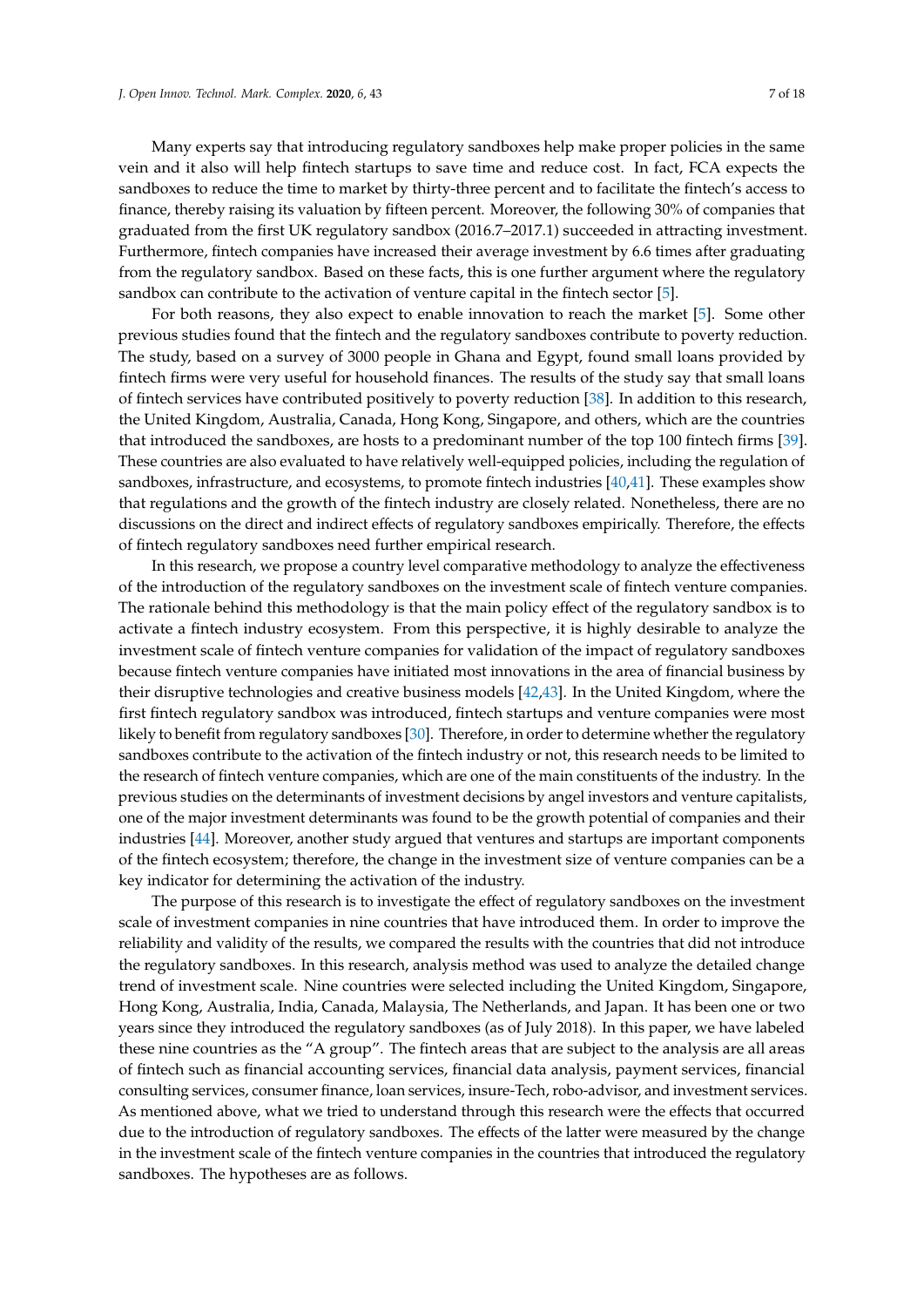**Hypothesis 1.** *The total amount of investment in fintech ventures will increase after the introduction of the regulatory sandboxes.*

**Hypothesis 2.** *The average amount of investment in fintech ventures will increase after the introduction of the regulatory sandboxes.*

**Hypothesis 3.** *The number of investments in fintech ventures will increase after the introduction of regulatory sandboxes.*

# **4. Methodology**

# *4.1. Methods*

# 4.1.1. Scheme of Analysis

This research tried to implement the methodology of combining pre–post analysis, comparison analysis, and regression analysis with time-series intervention analysis. To determine the effect of introducing the regulatory sandboxes, we conducted a pre–post analysis on the A group where regulatory sandboxes were introduced. As a result, we were able to identify the changes before and after the introduction of the sandboxes. After this analysis, to validate the result from the pre–post analysis, the validation process was conducted in comparison with the "B group", where regulatory sandboxes were not introduced. Then, regression analysis was conducted by using multiple regression analysis extracting the influence of factors (sandbox and others). Multiple regression analysis is a statistical methodology that is often used to reveal the causality of factors in the social science field [\[45\]](#page-16-29). In many cases, multiple regression analysis has been applied to study economic phenomena such as venture investment [\[45,](#page-16-29)[46\]](#page-16-30). The detailed analysis process is shown in Table [3](#page-7-0) below.

#### **Table 3.** The process of the analysis.

<span id="page-7-0"></span>

|             | <b>Pre-Post</b><br>Analysis                                                                    | Comparison<br>Analysis                                                   | Regression<br>Analysis                                       |  |
|-------------|------------------------------------------------------------------------------------------------|--------------------------------------------------------------------------|--------------------------------------------------------------|--|
| Order       |                                                                                                | 2                                                                        | 3                                                            |  |
| Purpose     | To confirm the changes before<br>and after sandbox introduction.                               | Comparison differences<br>between A and B group.                         | Extracting the influence of<br>factors (sandbox and others). |  |
| Target      | Intra-group<br>A (pre/post)                                                                    | Inter-group<br>$A-B$                                                     | All group                                                    |  |
| Methods     | Paired samples t-test<br>(or Wilcoxon W test)                                                  | Independent samples t-test<br>(or Mann-Whitney U test)                   | Multiple Regression analysis                                 |  |
| Assumptions | 1.<br>Test of Normality<br>(Shapiro–Wilk)<br>2.<br>Test of Equality of<br>Variances (Levene's) | 1.<br>Test of linearity<br>Autocorrelation<br>2.<br>3.<br>Residual plots |                                                              |  |

#### 4.1.2. Pre–Post Analysis

First, a pre–post analysis was conducted to see if there was any change in the investment scale before, and after, the adoption of the regulatory sandbox. The total amount of fintech investment, average investment, and number of investments in the nine countries that introduced sandboxes were extracted for each period before and after the introduction. Before analyzing the two samples, the test of normality (Shapiro–Wilk Test) and the test of equality of variances (Levene's Test) were performed. Because the size of each sample was nine, Wilcoxon W Test, a nonparametric test, was performed in parallel with the paired-samples *t*-test. In order to test the hypothesis that the scale of investment (1. total investment, 2. average investment, and 3. number of investments) after the adoption of the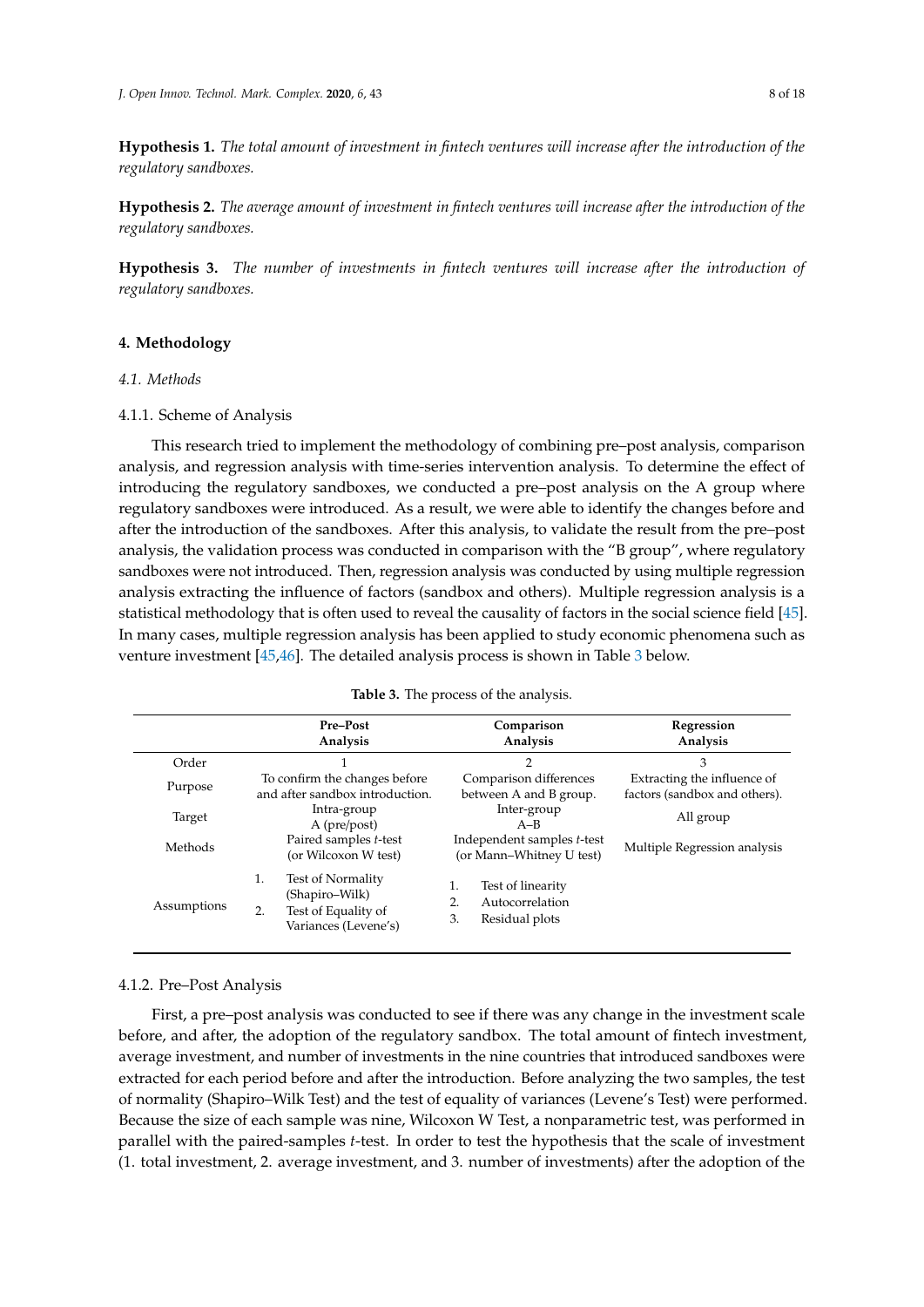sandbox was greater than those before the adoption of the sandbox, a one-sided test was conducted with a 95% confidence level.

# 4.1.3. Comparison Analysis

It was necessary to perform a comparative analysis with the group that did not introduce regulatory sandboxes (B group) after statistically confirming the change in the scale of fintech investment in sandbox adopting countries in the pre–post analysis previously conducted. For this analysis, the rate of change in investment scale (total investment, average investment, and number of investments) before and after the introduction of sandboxes in each country was extracted. In order to compare the samples between the groups A and B, the samples were subjected to the test of normality (Shapiro–Wilk Test), and the test of equality of variances (Levene's Test) was performed. Since the number of samples was very small, the Mann–Whitney test, a nonparametric test, was performed in parallel with the Independent samples *t*-test. In order to test the hypothesis that the investment scale after the introduction of the regulatory sandboxes was greater than those before the introduction, a one-sided test was conducted with a 95% confidence level.

# 4.1.4. Regression Analysis

Multiple regression analysis was used to determine the explanatory power of the regulatory sandbox on the increased investment in fintech. The previous methods only statistically confirmed that there was an increase in the scale of investments of fintech in countries adopting regulatory sandboxes. However, factors other than the regulatory sandbox may also have affected the outcome. Other factors (financial development and innovation capacity) in the target countries, being part of the A group, may also contribute to the increase in fintech investment. The detailed components of control variables are shown in Table [4](#page-8-0) below.

<span id="page-8-0"></span>

| <b>Control Variables</b>   | <b>Financial Market Development</b>                                                                                                                                                                                                                                                                                                |                                                                                                                                                                                                                                                                                                                                                                                                                     |
|----------------------------|------------------------------------------------------------------------------------------------------------------------------------------------------------------------------------------------------------------------------------------------------------------------------------------------------------------------------------|---------------------------------------------------------------------------------------------------------------------------------------------------------------------------------------------------------------------------------------------------------------------------------------------------------------------------------------------------------------------------------------------------------------------|
| Components of the variable | Financial services meeting<br>1.<br>business needs<br>2.<br>Affordability of<br>financial services<br>3.<br>Financing through local<br>equity market<br>Ease of access to loans<br>4.<br>5.<br>Venture capital availability<br>Soundness of banks<br>6.<br>7.<br>Regulation of<br>securities exchanges<br>8.<br>Legal rights index | 1.<br>Capacity for innovation<br>Quality of scientific<br>2.<br>research institutions<br>3.<br>Company spending on R&D<br>University-industry<br>4.<br>collaboration in R&D<br>5.<br>Government procurement of<br>advanced<br>technology products<br>Availability of scientists<br>6.<br>and engineers<br>7.<br>PCT (Patent Cooperation<br>Treaty) patent applications<br>Intellectual<br>8.<br>property protection |

# **Table 4.** Components of control variables <sup>1</sup>.

<sup>1</sup> Source: (1) World Economic Forum, The Global Competitiveness Report 2017–2018.

To control these factors, hierarchical regression analysis was performed to report the difference in explanatory power between regression models. Most of the countries that introduced regulatory sandboxes may have had such a result (increasing the scale of fintech investment) mainly because their financial system was highly advanced, mature, and had excellent technological innovation capabilities. From the viewpoint that fintech creates innovative services and products by applying creative technology to the financial industry, the maturity of financial markets and technological innovation capabilities are very important factors in the development of the fintech industry [\[32\]](#page-16-16).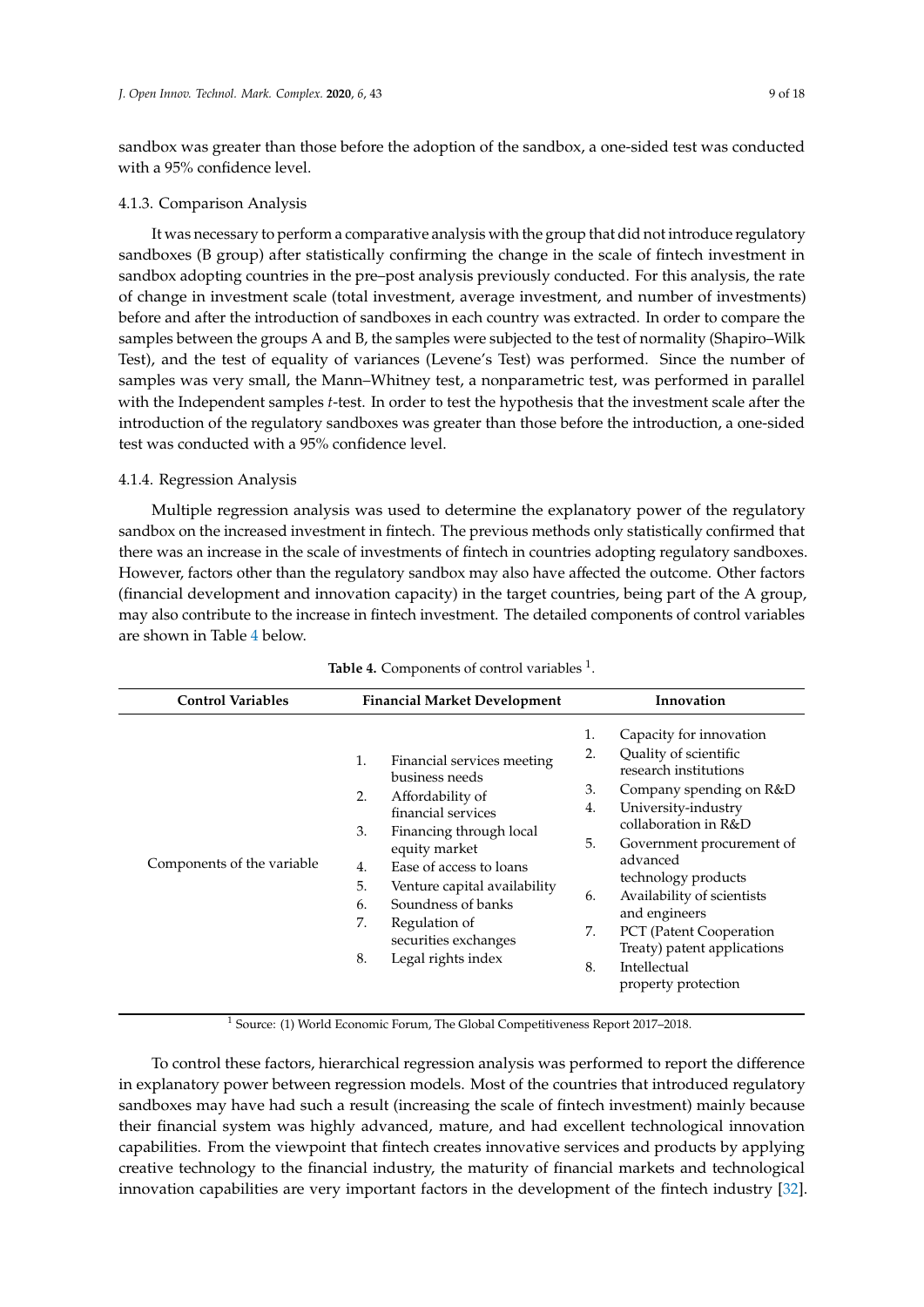An efficient financial sector allocates the resources saved to the entrepreneurial or investment projects with the highest expected rates of return. Business investment is critical to productivity. Therefore, the economy requires sophisticated financial markets that can make capital available for private-sector investment from such sources as loans from a sound banking sector, venture capital, and other financial products. Innovation is especially important for economies, as they approach the frontiers of knowledge, and the possibility of generating more value by integrating and adapting exogenous technologies tends to disappear. In general, companies must develop and design new business model by using cutting-edge technologies. This progression requires environments that are conductive to

innovative activities (R&D) and supported by both public and private sectors. In this context, we intend to use "financial market development" and "innovation" among WEF's global national competitiveness index as control variables. Fortunately, WEF (World Economic Forum, the Global Competitiveness Report 2017–2018) provided two indexes (Financial market development and Innovation capacity) with 16 sub-variables in Table [4](#page-8-0) above.

To find out the explanatory power of the sandbox variable on the scale of investment in fintech, three regression models were created. Model 1 had Financial Market Development as its only independent variable. In Model 2, two control variables were applied. Finally, Model 3 used both control variables and the sandbox variable. Analyzing the three regression models, step by step, increases the explanatory power for each step, revealing the explanatory power of the sandbox variable. The detailed regression analysis models are shown in Table [5](#page-9-0) below.

<span id="page-9-0"></span>

| <b>Regression Models</b> | Equations                                                                                                                                                                                                 | <b>Variables</b>                     |
|--------------------------|-----------------------------------------------------------------------------------------------------------------------------------------------------------------------------------------------------------|--------------------------------------|
| Model 1                  | $Y = B_1(X_1) + C_1 + E_1$                                                                                                                                                                                | Y: Dependent Variable                |
| Model 2                  | $Y = B_1(X_1) + B_2(X_2) + C_2 + E_2$                                                                                                                                                                     | $X_1$ : Financial market development |
| Model 3                  | $Y = B_1(X_1) + B_2(X_2) + B_3(X_3) + C_3 + E_3$                                                                                                                                                          | $X_2$ : Innovation                   |
| Diagnostic test          | Linearity test (Residual plot: satisfied)<br>Autocorrelation test (D–W Static: $Y_1 = 2.59$ , $Y_2 = 2.42$ , $Y_3 = 2.33$ )<br>Collinearity test (VIF: $X_1 = 1.42$ , $X_2 = 1.23$ , $X_3 = 1.18$ )<br>3. | $X_3$ : Sandbox                      |

**Table 5.** The detailed regression models.

# *4.2. Variables and Data*

# 4.2.1. Variables

Venture investment is often carried out in the form of series of investments. In this research, to analyze the changes according to the time of introduction more precisely, we calculated single investment amounts rather than the total series of investment. In this research, we analyzed the amount of investment (in USD) in which the investment execution of fintech venture investment was completed. Another indicator of the activation of venture investment was the average investment. Indeed, when a particular market turns into a positive situation, the average investment rises. Thus, hedges of legal and institutional risks, such as regulatory sandboxes, can increase the average investment in high-tech industries such as fintech. In this research, we investigated the effect of regulatory sandboxes by examining the fluctuation of average investment amounts. The number of venture investments can be an indicator of the activation of venture investment. This is because the number of venture investments tends to increase when venture investment is active. The purpose of this research was to examine the effects of regulatory sandboxes on the change of venture investment. The number of venture investments analyzed in this research was limited to the completion of the investment execution, and it was considered as one investment when various investors participated in the same investment case. The detailed operational definitions of variables are shown in Table [6](#page-10-0) below.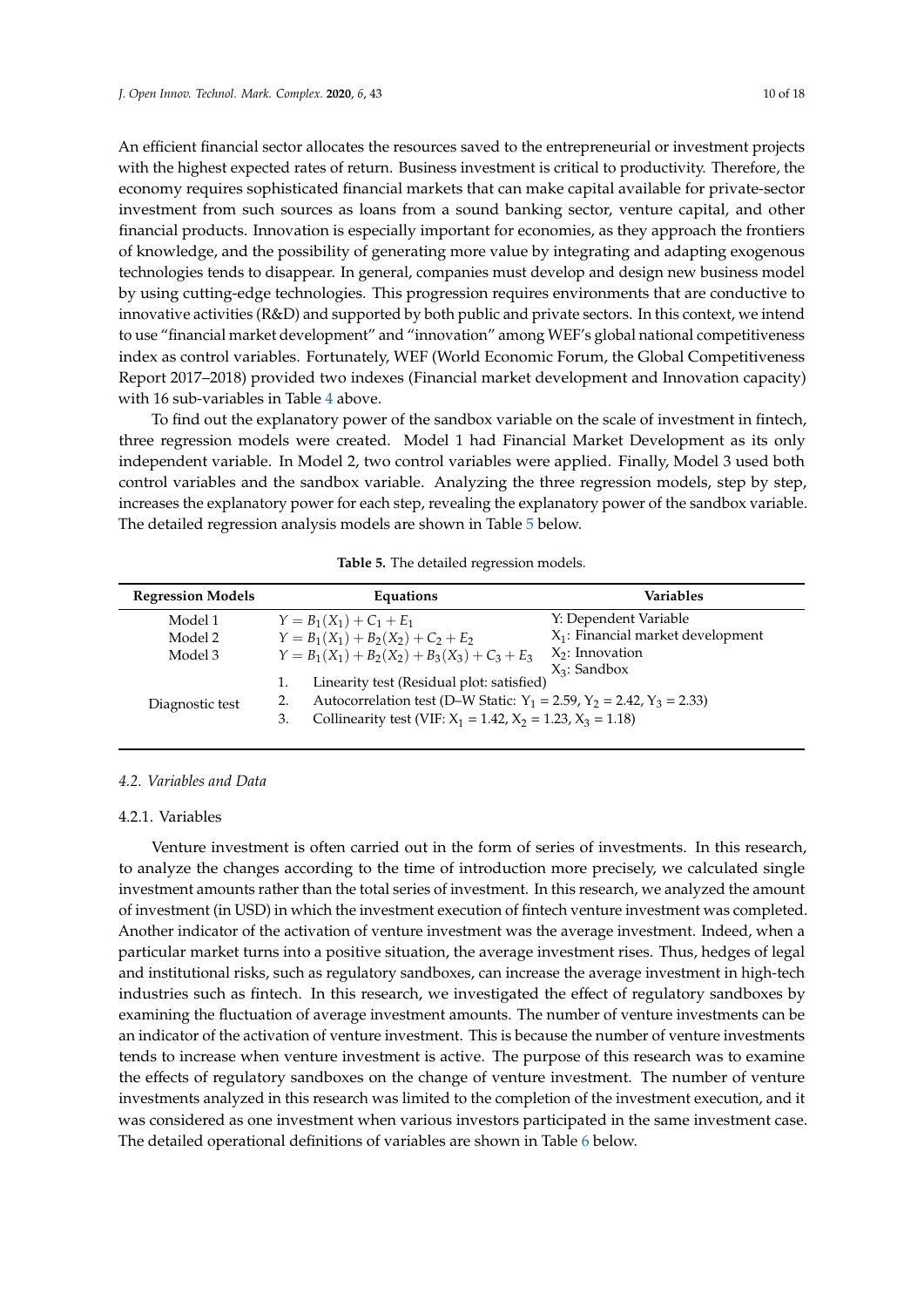<span id="page-10-0"></span>

| Category                | <b>Variables</b>                       | Abbr.       | <b>Operational Definition</b>                                                | Source                                                     |
|-------------------------|----------------------------------------|-------------|------------------------------------------------------------------------------|------------------------------------------------------------|
|                         | The change of<br>total amount          | Am_change   | Growth rate of total<br>investment                                           |                                                            |
| Dependent<br>Variable   | The change of<br>average<br>investment | Avr_change  | Growth rate of average<br>amount of investment                               | Preqin's Global Investment<br>Database                     |
|                         | The change of the<br>number of deals   | Deal_change | Growth rate of the number<br>of investment deals                             |                                                            |
| Independent<br>Variable | Sandbox<br>introduction                | Sandbox     | The Regulatory Sandbox<br>introduction (0: not<br>introduced, 1: introduced) | Each country's financial<br>regulatory authority           |
| Control Variable        | Financial market<br>development        | Fin Mardev  | The degree of financial<br>market development                                | World Economic Forum, 2017<br>Global Competitiveness Index |
|                         | Innovation                             | Innovation  | The degree of national<br>innovation capability                              | Framework                                                  |

**Table 6.** Operational definitions of variables.

#### 4.2.2. Set Analysis Target and Period

For the purpose of our research, this research was applied to 9 countries that introduced regulatory sandboxes. As of July 31, 2018, the timing for the introduction of regulatory sandboxes by countries was based on the websites of each country's regulators and articles in major economic newspapers. The time that of the introduction of regulatory sandboxes was determined by not only when legislation proceeds, but also when legislation is announced. The reason for including the announcement of the introduction of the regulatory sandboxes was that investors are sensitive to regulatory trends, and government related laws and guidelines were also considered to be enforced and tend to move ahead. We also compare the investment scale (total investment amount, average investment amount, and number of investments) before, and after, the introduction of the regulatory sandboxes and investment after 1–2 years, in order to understand the effect of the introduction of the regulatory sandboxes.

From June 2013 until July 2018 was the timeframe in which we obtained data. Countries that had introduced regulatory sandboxes since then, or countries with less than one year since the introduction of regulatory sandboxes in July 2018, were excluded from the analysis. In addition, to improve the accuracy of the analysis results, countries with no clear time of entry and countries without investment information were excluded from the analysis. However, it was difficult to assume clearly whether the change in the investment scale attributed to the introduction countries was due to the introduction of the regulatory sandboxes or the overall growth trend of the fintech industry itself. In order to overcome this problem and to improve the objectivity and reliability of the results, it was necessary to further analyze the trend of the investment scale of the countries which are located in the same region as the analyzed countries and which had not introduced regulatory sandboxes. These results would then be compared with the 9 countries mentioned above. In order to select the B group for comparison, the A group (9 countries) that introduced regulatory sandboxes were classified into four regions (Western Europe, Asia, Oceania, and North America). To select countries in the B group, 9 countries were selected using the National Competitiveness Index, which is published annually by the World Economic Forum (WEF). The nine countries, which were selected as the B group because they have similar NCI scores to the A group, are as follows: the United States, Germany, France, Ireland, Belgium, Korea, New Zealand, Spain, and China. The control group (B group) was selected from among the top 40 countries in the global competitiveness 2017 index of the World Economic Forum (WEF), because we have to select countries with similar environments to the first group. In the concept of fintech, the reason why we chose the WEF global competitiveness index to determine the B group was because it included indicators such as the maturity of financial systems and ICT capacity, which allowed for us to choose countries with similar environments to the nine countries of the first analysis group to be selected. Table [7](#page-11-0) shows the selected countries that satisfied these criteria.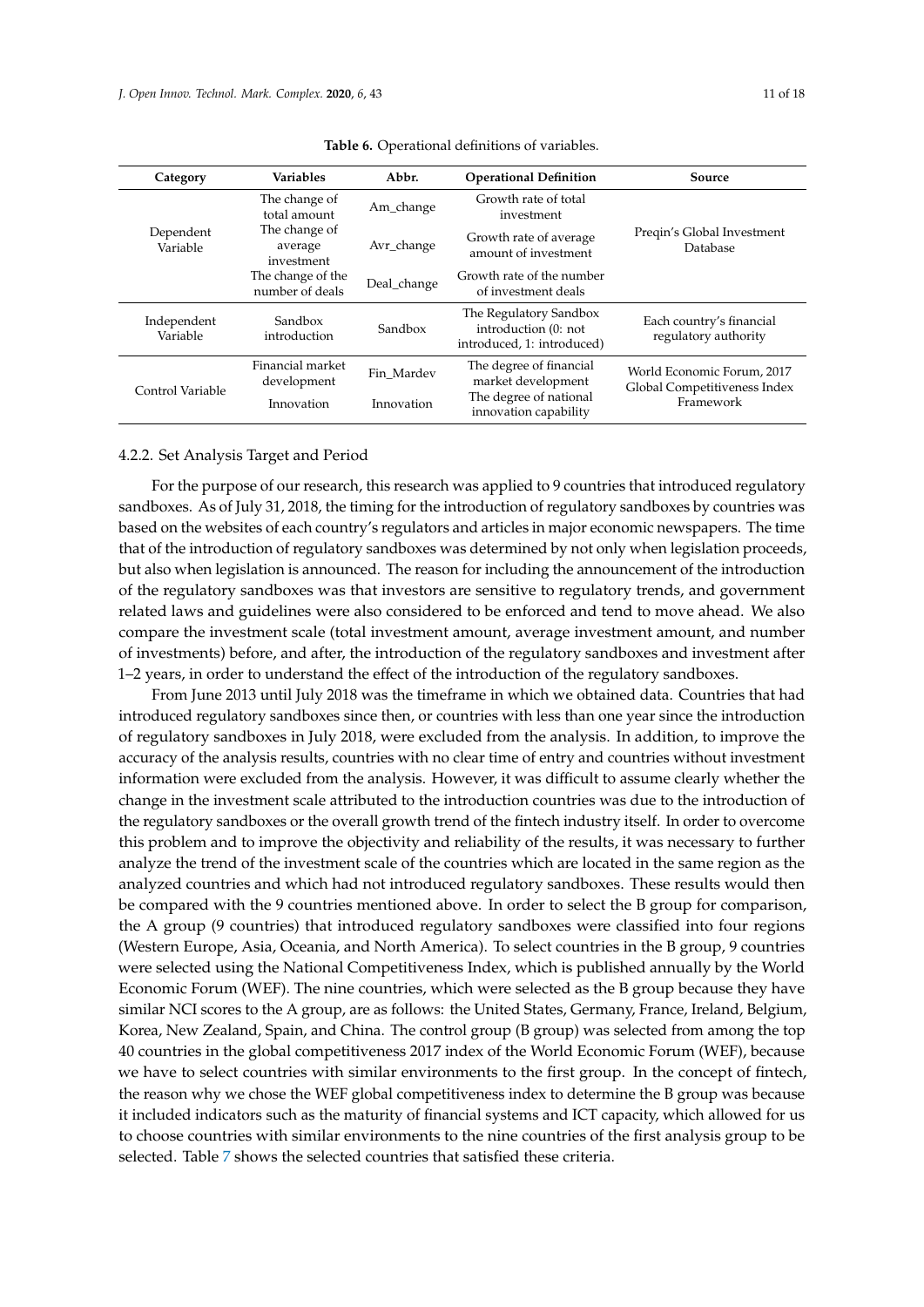<span id="page-11-0"></span>

| Region                                                  | A Group<br>(Nine Countries) | <b>B</b> Group<br>(Nine Countries)          |  |
|---------------------------------------------------------|-----------------------------|---------------------------------------------|--|
| West Europe                                             | UK, The Netherlands         | France, Germany, Ireland,<br>Spain, Belgium |  |
| Singapore, Hong Kong,<br>Asia<br>India, Malaysia, Japan |                             | China, South Korea                          |  |
| North America                                           | Canada                      | US                                          |  |
| Oceania                                                 | Australia                   | New Zealand                                 |  |

**Table 7.** The list of A group and B group countries.

#### 4.2.3. Data Collection oceania Australia Australia Australia Australia Australia Australia Australia Australia Australia Australia Au

For the purpose of this research, we reviewed the investment information of fintech venture For the purpose of this research, we reviewed the investment information of intective venture<br>companies from January 1, 2007 to July 31, 2018 (5875 total), sourced by Preqin's global investments database (Source: Preqin's global investment DB, https://www.preqin.com/products/preqin-pro). From the 5875 data, we used the 3296 data (729 for the A group and 2567 for the B group). The A group contained 729 venture investments in 9 countries, including the United Kingdom, Singapore, Hong Kong, Australia, India, Canada, Malaysia, The Netherlands, and Japan, which all had introduced the regulatory sandboxes for more than a year (as of July 2018). The investment data of 9 countries was confirmed as the analysis target. Figure [1](#page-11-1) shows the fintech industry sector shown in the data. Table [8](#page-11-2) shows the descriptive statistics for collected data.  $\alpha$  borb data, we used the 5250 data (125 for the  $\alpha$  group and 2507 for the  $\beta$  group). Table 8 shows the descriptive statistics for collected data.

<span id="page-11-1"></span>

<span id="page-11-2"></span>**Figure 1.** The percentage of investment in fintech by sector in the A group countries. **Figure 1.** The percentage of investment in fintech by sector in the A group countries.

**Table 8.** Descriptive statistics for collected data. **Table 8.** Descriptive statistics for collected data.

|                     | Sandbox  | Am_change | Avr_change | Deal_change |
|---------------------|----------|-----------|------------|-------------|
|                     | 0        | $-0.232$  | 0.0864     | $-0.230$    |
| Mean                |          | 0.377     | 1.57       | $-0.388$    |
| Median              | $\Omega$ | $-0.218$  | 0.0221     | $-0.230$    |
|                     |          | 0.327     | 1.26       | $-0.404$    |
| Standard deviation  | 0        | 0.404     | 0.509      | 0.326       |
|                     |          | 0.322     | 1.06       | 0.265       |
| <b>Skewness</b>     | $\Omega$ | 1.44      | 0.327      | 0.324       |
|                     |          | 0.322     | 0.913      | 0.875       |
|                     | $\Omega$ | 0.717     | 0.717      | 0.717       |
| Std. error skewness |          | 0.717     | 0.717      | 0.717       |
| Shapiro-Wilk        | $\Omega$ | 0.124     | 0.954      | 0.355       |
|                     |          | 0.453     | 0.589      | 0.452       |

Note. Shapiro-Wilk Test: A low *p*-value suggests a violation of the assumption of normality.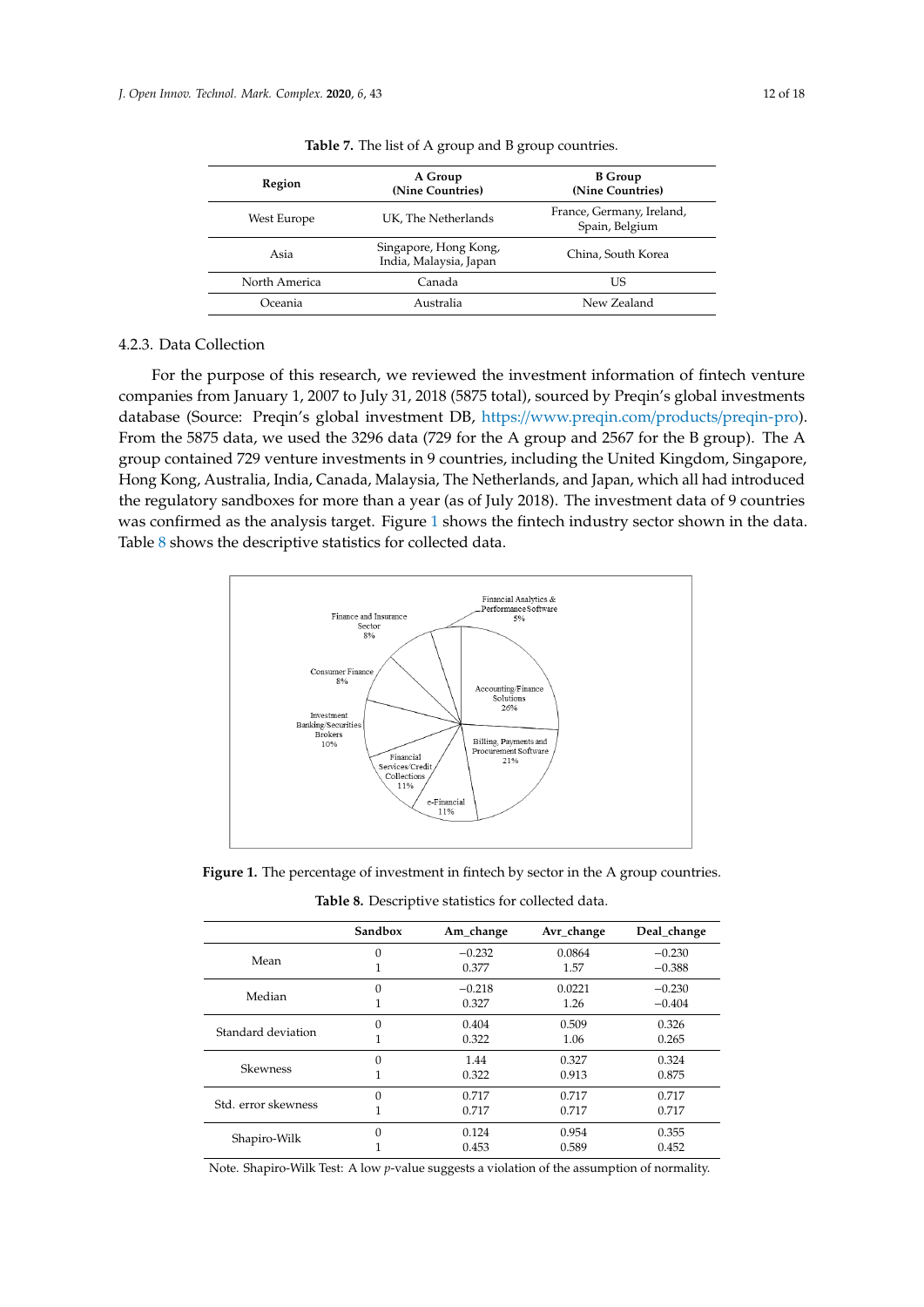# **5. Results**

#### *5.1. Pre–Post Analysis*

First, two samples were tested for normality (Shapiro–Wilk Test). As a result, paired samples of total investment (*p* > 0.05) and number of investments (*p* > 0.05) were found to satisfy normality of samples. However, the average investment amount  $(p < 0.01)$  did not satisfy the normality of samples. Therefore, to analyze the average investment, we decided to use Wilcoxon W Test, a nonparametric test method. As a result of analysis, the Hypotheses 1 and 2 was supported (*p* < 0.05) in the analysis of the total amount of investment and the average investment, but the Hypothesis 3 was not supported in the analysis of the number of investments ( $p > 0.05$ ). Table [9](#page-12-0) shows the results of the analysis.

<span id="page-12-0"></span>

|            |             | <b>Test</b>  | <b>Statistic</b> | df   | p     |
|------------|-------------|--------------|------------------|------|-------|
| Pre Invest | Post Invest | Student's t  | $-2.54$          | 8.00 | 0.017 |
|            |             | Wilcoxon W   | 3.00             |      | 0.010 |
|            |             | Shapiro–Wilk | 0.867            |      | 0.113 |
| Pre Avr    | Post Avr    | Student's t  | $-3.22$          | 8.00 | 0.006 |
|            |             | Wilcoxon W   | 0.00             |      | 0.002 |
|            |             | Shapiro–Wilk | 0.804            |      | 0.023 |
| Pre Deal   | Post Deal   | Student's t  | 3.06             | 8.00 | 0.992 |
|            |             | Wilcoxon W   | 44.00            |      | 0.995 |
|            |             | Shapiro-Wilk | 0.890            |      | 0.199 |

**Table 9.** The results of the Pre–Post Analysis.

Note. 1. H<sup>a</sup> Measure 1 < Measure 2. 2. Shapiro–Wilk Test: A low *p*-value suggests a violation of the assumption of normality.

#### *5.2. Comparison Analysis*

For comparison between groups in group A and group B, the samples were subjected to the normality test (Shapiro–Wilk Test) and the test of equality of variances (Levene's Test). All samples passed the normality test and the test of equality of variances to meet the assumptions for *t*-test. Nevertheless, since the number of samples was very small, the Mann–Whitney test, a nonparametric test, was performed in parallel with the independent samples *t*-test. As a result of analysis, the hypothesis was supported  $(p < 0.01)$  in the analysis of the total amount of investment. The hypothesis was supported  $(p < 0.01)$  in the average investment, but the hypothesis was not supported in the analysis of the number of investments ( $p > 0.05$ ). Table [10](#page-12-1) shows the results of the analysis.

|  | <b>Table 10.</b> The results of the comparison analysis. |  |
|--|----------------------------------------------------------|--|
|  |                                                          |  |

<span id="page-12-1"></span>

|            |             | <b>Test</b>    | <b>Statistic</b> | df | p       |
|------------|-------------|----------------|------------------|----|---------|
| Pre Invest | Post Invest | Student's t    | $-3.54$          | 16 | 0.001   |
|            |             | Mann-Whitney U | 8.00             |    | 0.001   |
|            |             | Shapiro-Wilk   | 0.925            |    | 0.158   |
|            |             | Levene's       | 0.0843           | 16 | 0.775   |
| Pre Avr    | Post Avr    | Student's t    | $-3.77$          | 16 | < 0.001 |
|            |             | Mann-Whitney U | 5.00             |    | < 0.001 |
|            |             | Shapiro-Wilk   | 0.955            |    | 0.516   |
|            |             | Levene's       | 3.4436           | 16 | 0.082   |
| Pre Deal   | Post Deal   | Student's t    | 1.13             | 16 | 0.863   |
|            |             | Mann-Whitney U | 29.00            |    | 0.851   |
|            |             | Shapiro-Wilk   | 0.925            |    | 0.161   |
|            |             | Levene's       | 0.8642           | 16 | 0.366   |

Note. 1. Levene's Test: A low *p*-value suggests a violation of the assumption of equal variances. 2. Shapiro–Wilk Test: A low *p*-value suggests a violation of the assumption of normality.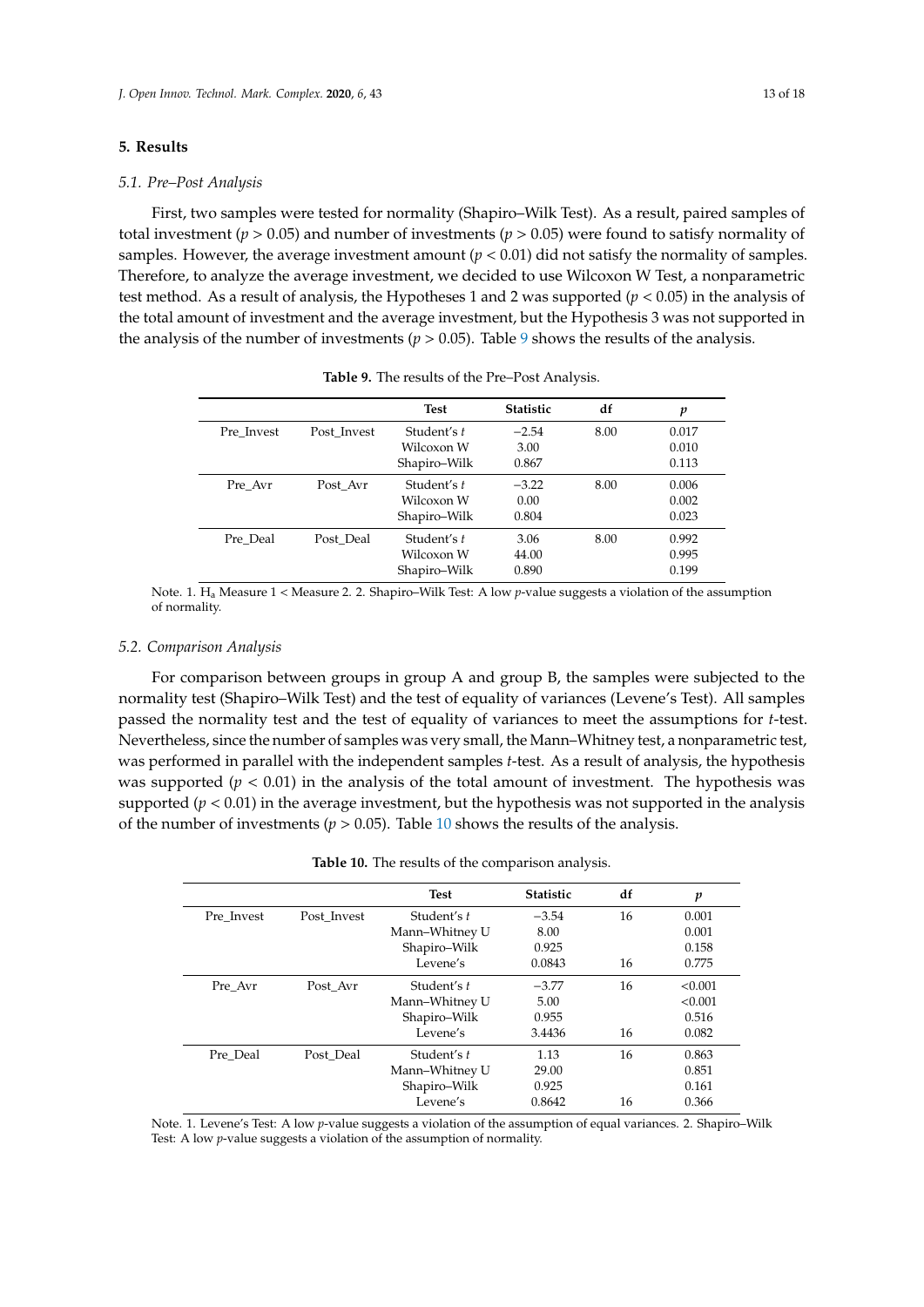# *5.3. Regression Analysis*

To test Hypothesis 1, the result of performing a hierarchical regression analysis was that the explanatory power increased  $(p < 0.01)$  to 42.2% when the sandbox variable was added. In addition, in model 3, the sandbox variable had the largest relative influence  $(B = 7.04, p < 0.05)$ . The relative influence of financial market development ( $B = -1.58$ ,  $p > 0.05$ ) and Innovation Capacity ( $B = 4.22$ , *p* > 0.05) was shown. Even this was not reliable because the significance level (*p* > 0.05) was high. Therefore, Hypothesis 1 was supported. To test Hypothesis 2, the result of performing a hierarchical regression analysis was that the explanatory power increased ( $p < 0.05$ ) to 54.1% when the sandbox variable was added. In addition, also, in model 3, the sandbox variable had the largest relative influence (B = 7.98, *p* < 0.05). The relative influence of financial market development was (B = −3.37, *p* > 0.05) and Innovation Capacity ( $B = 2.78$ ,  $p > 0.05$ ) was shown. Even this was not reliable because the significance level (*p* > 0.05) was high. Therefore, Hypothesis 2 was supported. To test Hypothesis 3, the result of the hierarchical regression analysis was that the explanatory power increased to 14.2% when the sandbox variable was added, but it was out of statistical confidence level ( $p > 0.05$ ). In addition, also, in model 3, the sandbox variable had the largest relative influence (B = −4.22, *p* > 0.05). Even this was not reliable because the significance level ( $p > 0.05$ ) was high. The relative influence of financial market development was  $(B = 3.86, p > 0.05)$  and Innovation Capacity  $(B = 2.78, p > 0.05)$  was shown. Even this was not reliable because the significance level (*p* > 0.05) was high. Therefore, Hypothesis 3 was rejected. Detailed results are shown in Tables [11](#page-13-0) and [12.](#page-13-1)

<span id="page-13-0"></span>

| Hypothesis Model |                | R     | $\mathbb{R}^2$ | Adjusted<br>$\mathbb{R}^2$ | S.E. of<br>Estimate | $\Delta R^2$ | ΔF     | p     |
|------------------|----------------|-------|----------------|----------------------------|---------------------|--------------|--------|-------|
| Η1               |                | 0.252 | 0.064          | 0.005                      | 0.471677            | 0.064        | 1.085  | 0.313 |
|                  | $\overline{2}$ | 0.350 | 0.122          | 0.005                      | 0.471583            | 0.059        | 1.006  | 0.376 |
|                  | 3              | 0.738 | 0.544          | 0.447                      | 0.351677            | 0.422        | 12.972 | 0.01  |
| H2               | 1              | 0.072 | 0.005          | $-0.057$                   | 1.140832            | 0.005        | 0.084  | 0.776 |
|                  | $\overline{2}$ | 0.172 | 0.030          | $-0.100$                   | 1.163652            | 0.024        | 0.379  | 0.798 |
|                  | 3              | 0.755 | 0.571          | 0.479                      | 0.801119            | 0.541        | 17.648 | 0.007 |
| H3               |                | 0.308 | 0.094          | 0.038                      | 0.293877            | 0.094        | 1.678  | 0.214 |
|                  | $\overline{2}$ | 0.377 | 0.142          | 0.027                      | 0.295466            | 0.047        | 0.828  | 0.316 |
|                  | 3              | 0.542 | 0.293          | 0.142                      | 0.277488            | 0.151        | 3.007  | 0.169 |

**Table 12.** Model 3 coefficients.

<span id="page-13-1"></span>

| <b>Hypothesis</b> | Predictor   | B        | S.E.  | Stand. B. | t        | $\boldsymbol{p}$ |
|-------------------|-------------|----------|-------|-----------|----------|------------------|
| H1                | Intercept   | $-1.154$ | 0.847 |           | $-1.362$ | 0.195            |
|                   | Fin MarkDev | $-0.119$ | 0.162 | $-0.158$  | $-0.733$ | 0.476            |
|                   | Innovation  | 0.306    | 0.170 | 0.361     | 1.802    | 0.093            |
|                   | Sandbox     | 0.647    | 0.180 | 0.704     | 3.602    | 0.003            |
| H <sub>2</sub>    | Intercept   | 0.192    | 1.930 |           | 0.100    | 0.922            |
|                   | Fin MarkDev | $-0.596$ | 0.369 | $-0.337$  | $-1.615$ | 0.129            |
|                   | Innovation  | 0.554    | 0.387 | 0.278     | 1.432    | 0.174            |
|                   | Sandbox     | 1.720    | 0.409 | 0.798     | 4.201    | 0.001            |
| H <sub>3</sub>    | Intercept   | $-1.563$ | 0.668 |           | $-2.339$ | 0.035            |
|                   | Fin MarkDev | 0.184    | 0.128 | 0.386     | 1.441    | 0.172            |
|                   | Innovation  | 0.099    | 0.134 | 0.184     | 0.736    | 0.474            |
|                   | Sandbox     | $-0.246$ | 0.142 | $-0.422$  | $-1.734$ | 0.105            |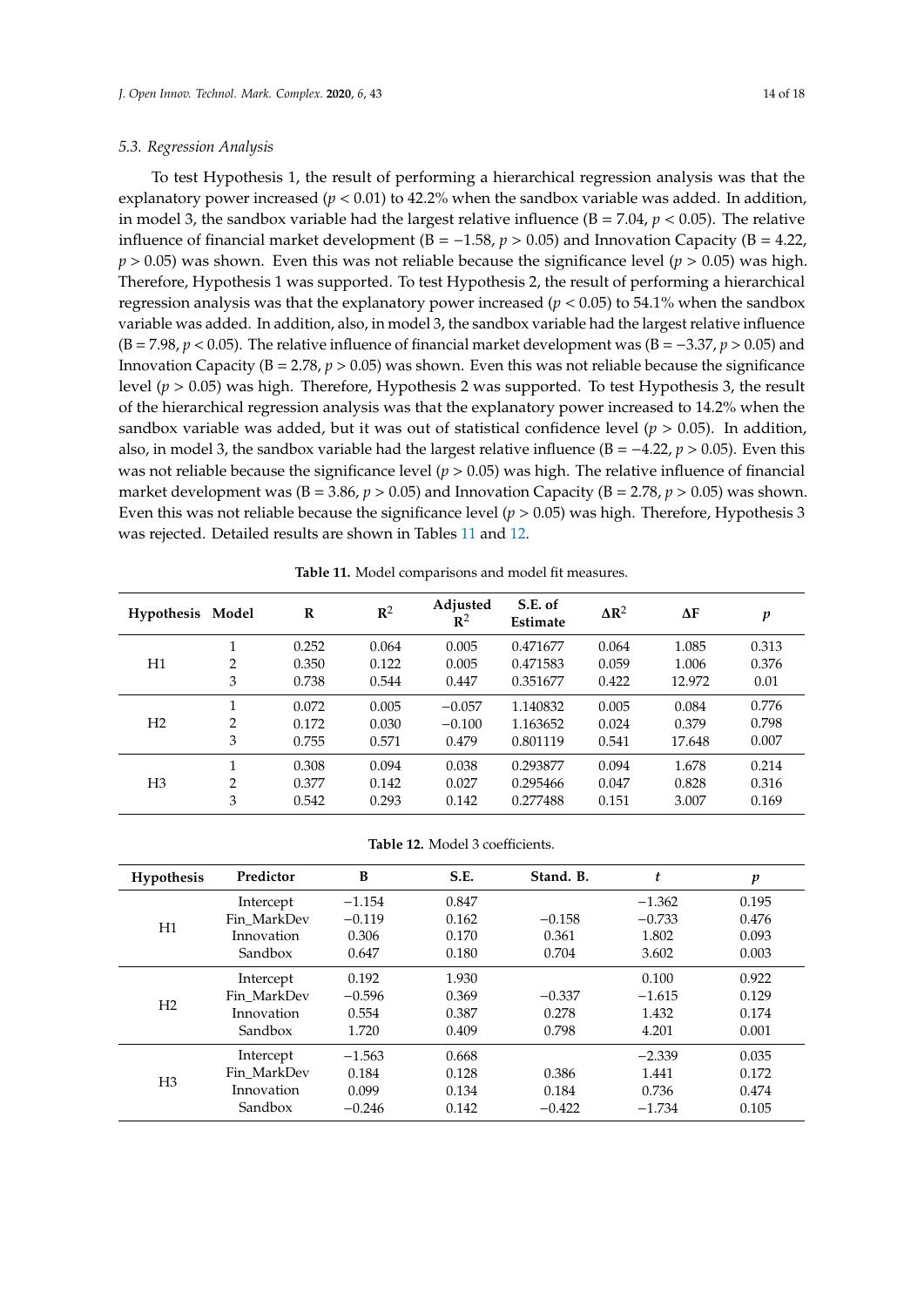# **6. Discussion: The Relation between Regulatory Sandbox and Open Innovation**

# *6.1. Summary of the Research Results*

Through the research, the empirical analysis showed that the introduction of regulatory sandboxes had positive effects on venture investment in fintech industry. The nine countries (the United Kingdom, Singapore, Hong Kong, Australia, India, Canada, Malaysia, The Netherlands, and Japan) which introduced the regulatory sandboxes showed a remarkable increase in the size of venture investment (total investment and average investment). Hypothesis 1 predicted that the introduction of a regulatory sandbox would have a positive effect on the increase in the total amount of fintech venture investment. The effect of this variable was statistically significant in analysis 1, 2, and 3, providing overall support for this hypothesis. In detail, the total investment amount increased by 37.7% (*p* < 0.05) on average. In addition, the total investment increased in eight countries. Hypothesis 2 predicted that the introduction of a regulatory sandbox would have a positive effect on the increase in the average amount of fintech venture investment. The effect of this variable is statistically significant in analysis 1, 2, and 3, providing overall support for this hypothesis. And the average investment amount showed a remarkable growth rate of 86.4% (*p* < 0.05). The average investment amount increased in nine countries. As a result, it showed that the total investment amount, and the increase of the average investment amount of the country that introduced regulatory sandboxes, was higher than those that did not. However, Hypothesis 3 was not supported by these analyses. The result means that it is difficult to confirm that the number of investments in the introduction countries of the regulatory sandboxes was higher than that of non-introduction countries.

# *6.2. Regulatory Sandbox and Open Innovation*

This research provides important policy implications. First, the introduction of regulatory sandboxes has an effect that promotes the investment of venture capital into the fintech industry. In the high-tech industry, the activation of venture investment is an important factor in the early-stage industrial maturity. This significant increase in the total amount of venture investment can be evidence that the regulatory sandboxes are functioning systematically as a practical deregulation device. Second, the introduction of the regulatory sandboxes provides a policy effect that reduces legal and institutional risks by eliminating uncertainty through the adoption of flexible and inclusive business models in startups of the new industry, fintech. While governments support new industries with platforms and policies, they also play an essential role in the sustainability of innovation by providing business friendly regulations [\[47\]](#page-17-0). The results show a significant increase in the average amount of venture investment in the fintech sector after the introduction of sandboxes compared to the non-introduced countries provide significant implications.

In addition, there are also some hints, which might be interpreted as suggesting the possibility that aggressive adoption of the regulatory sandbox provides positive incentives for venture capital to new industrial fields (artificial intelligence, blockchain, big data, etc.) that require intensive fostering, such as the fintech industry. From the perspective of creative venture companies driving innovation, the role of venture investment in an open innovation ecosystem is indispensable factor. From the perspectives of Schumpeterian entrepreneurial cyclical dynamics of open innovation, cooperative efforts between government and conglomerates are required to foster and sustain market open innovation, which is produced by a new combination, a creative unification of technology and markets including financial system such as VC and M&A [\[48\]](#page-17-1). In addition, the business-friendly regulatory environment strongly promotes open innovation systems by enabling new business models created through intensive collaboration with the private sector. Therefore, it seems reasonable to assume that the regulatory sandbox will act as a catalyst for creating an open innovation ecosystem by promoting the inflow of investment into the innovation ecosystem.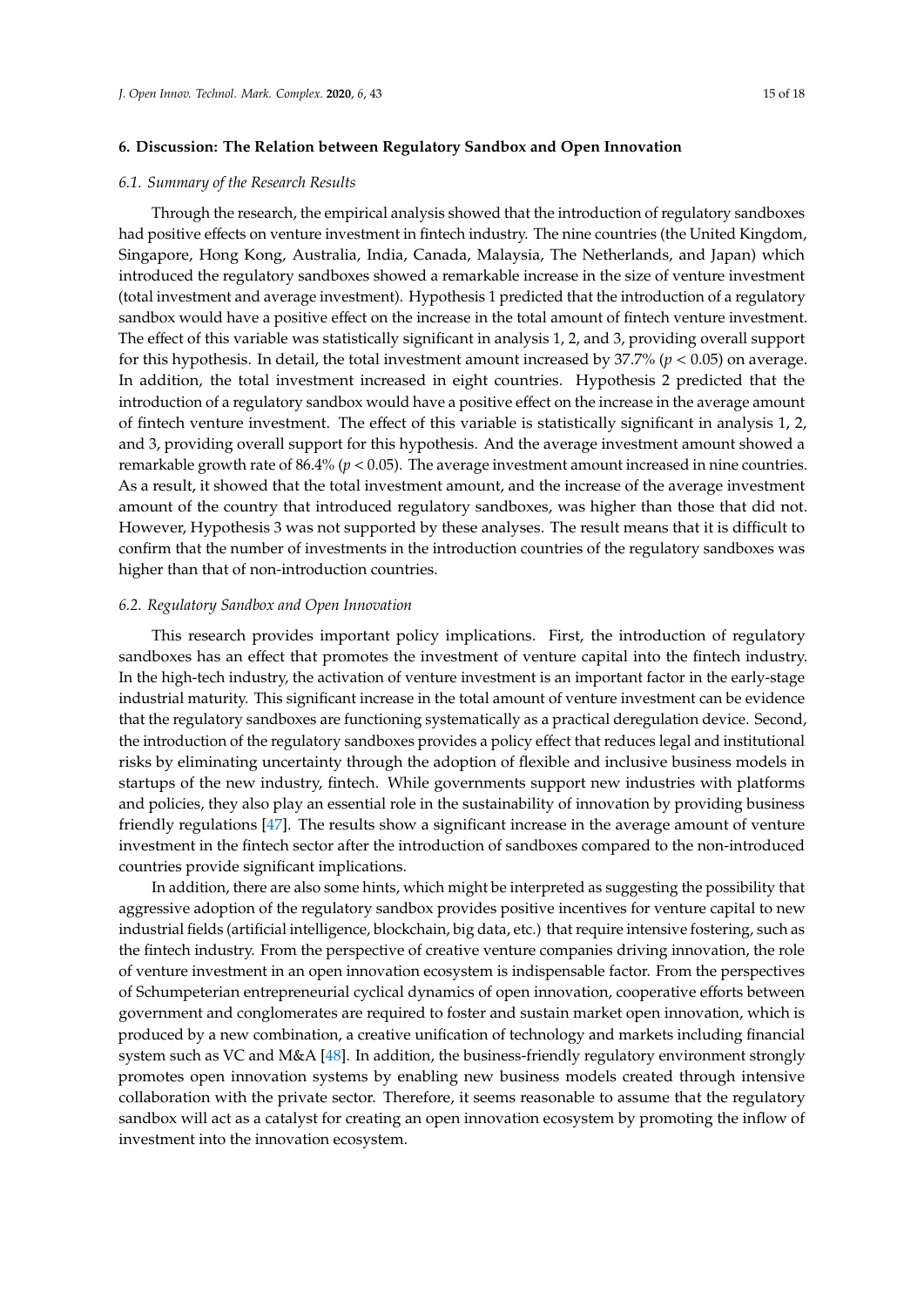# *6.3. Regulatory Sandbox and Open Innovation in Fintech*

Through this research, we confirmed that that the regulatory sandbox serves as a positive catalyst for investments in the fintech sector. In addition, since the nine countries that adopted the regulatory sandbox had more sophisticated financial systems, we tried to prove the causal relationship using the development of the financial market as a control variable. Nevertheless, there are plenty of possibilities for other factors affecting investment in the fintech sector besides the regulatory sandbox. In addition, the ultimate goal of the adoption of the regulatory sandbox is the commercialization of new and innovative financial services. That is why many fintech startups are testing their business model on a test bed called a regulatory sandbox. It will be difficult for larger incumbent firms to match small creative startup firms at producing value-creating fintech business models and applications. As a result, it would be appropriate for larger firms to outsource, including M&A and JV, their fintech applications, instead of making directly them in-house [\[49\]](#page-17-2).

In this context, the innovative business model of fintech ventures commercialized through the regulatory sandbox can be an attractive investment factor for venture capitalists and corporate venture capitals. In the United Kingdom, the first country to adopt a regulatory sandbox, 30% of venture companies that graduated from the regulatory sandbox received venture investment, and the average investment amount increased 6.6 times. In this context, it is not unreasonable to postulate that the regulatory sandbox has the expected effect of promoting investment in the fintech sector. Consequently, the regulatory sandbox greatly contributes to creating an open innovative ecosystem for fintech business by providing collaborating environments between a government and larger incumbent firms and fintech startups.

**Author Contributions:** Conceptualization, J.-Y.H. and J.J.G.; Data curation, J.J.G.; Formal analysis, J.-Y.H. and J.J.G.; Funding acquisition, J.-Y.H. and J.J.G.; Investigation, J.-Y.H.; Methodology, J.-Y.H. and J.J.G.; Project administration, J.J.G.; Resources, J.-Y.H.; Software, J.J.G.; Supervision, J.J.G.; Validation, J.-Y.H. and J.J.G.; Writing—original draft, J.-Y.H.; Writing—review & editing, J.-Y.H. and J.J.G. All authors have read and agreed to the published version of the manuscript.

**Funding:** This research received no external funding.

**Conflicts of Interest:** The authors declare no conflict of interest.

#### **References**

- <span id="page-15-0"></span>1. ASIC. *ASIC Regulatory Guide 257*; ASIC: Brisbane, Australia, 2017.
- <span id="page-15-1"></span>2. ASIC. *ASIC Fintech Regulatory Sandbox*; ASIC: Brisbane, Australia, 2019.
- <span id="page-15-2"></span>3. Blind, K. The influence of regulations on innovation: A quantitative assessment for OECD countries. *Res. Policy* **2012**, *41*, 391–400. [\[CrossRef\]](http://dx.doi.org/10.1016/j.respol.2011.08.008)
- <span id="page-15-3"></span>4. Lee, W.S.; Hong, B. The Status of Fintech and Its Related Legal Problems. *Youngsan Law J.* **2015**, *12*, 219–256.
- <span id="page-15-4"></span>5. CBinsights. *CBinsights 2019 Fintech Trends to Watch*; CBinsights: New York, NY, USA, 2019.
- <span id="page-15-5"></span>6. CGAP. *CGAP Regulatory Sandboxes and Financial Inclusion*; CGAP: Washington, DC, USA, 2017.
- <span id="page-15-6"></span>7. Cliford Chance. *Cliford Chance European Fintech Regulation an Overview*; Cliford Chance: London, UK, 2017.
- <span id="page-15-7"></span>8. Chen, A.C.M. Regulatory Sandbox and Competition of Financial Technologies in Taiwan. Available online: https://[dev.competitionpolicyinternational.com](https://dev.competitionpolicyinternational.com/regulatory-sandbox-and-competition-of-financial-technologies-in-taiwan/)/regulatory-sandbox-and-competition[of-financial-technologies-in-taiwan](https://dev.competitionpolicyinternational.com/regulatory-sandbox-and-competition-of-financial-technologies-in-taiwan/)/ (accessed on 16 June 2020).
- <span id="page-15-8"></span>9. Cumming, D.J.; Schwienbacher, A. Fintech venture capital. *Corp. Gov. Int. Rev.* **2018**, *26*, 374–389. [\[CrossRef\]](http://dx.doi.org/10.1111/corg.12256)
- <span id="page-15-9"></span>10. Diemers, D.; Lamaa, A.; Salamat, J.; Steffens, T. *Developing a FinTech ecosystem in the GCC*; PWC: Abu Dhabi, UAE, 2015. Available online: https://[www.strategyand.pwc.com](https://www.strategyand.pwc.com/m1/en/reports/developing-a-fintech-ecosystem-in-the-gcc.pdf)/m1/en/reports/developing-a-fintech[ecosystem-in-the-gcc.pdf](https://www.strategyand.pwc.com/m1/en/reports/developing-a-fintech-ecosystem-in-the-gcc.pdf) (accessed on 16 June 2020).
- <span id="page-15-10"></span>11. FCA. *FCA Regulatory Sandbox*; FCA: London, UK, 2015.
- <span id="page-15-13"></span>12. Vives, X. The Impact of Fintech on Banking. *Eur. Econ.* **2017**, *2*, 97–105.
- <span id="page-15-11"></span>13. Magnuson, W. Regulating Fintech. *Vanderbilt Law Rev.* **2018**, *71*, 1167–1226.
- <span id="page-15-12"></span>14. The Economist. *The Fintech Revolution: A Wave of Startups is Changing Finance for the Better*; The Economist: London, UK, 2015; Volume 415.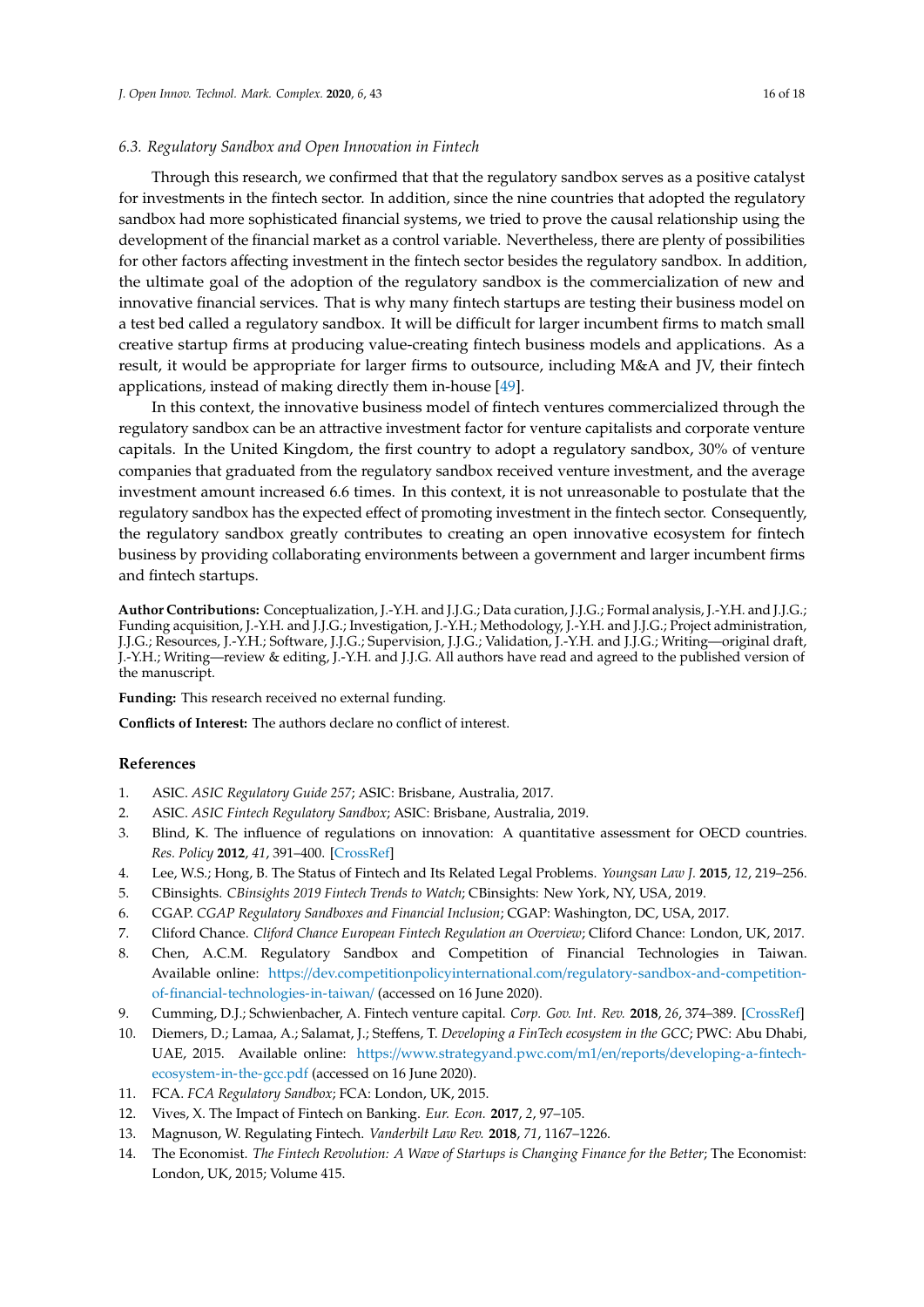- <span id="page-16-0"></span>15. EY. *EY FinTech Adoption Index 2017*; EY: London, UK, 2017.
- <span id="page-16-1"></span>16. FCA. *FCA Regulatory Sandbox-Cohort 5*; FCA: London, UK, 2019.
- 17. Chen, M.A.; Wu, Q.; Yang, B. How Valuable Is FinTech Innovation? *Rev. Financ. Stud.* **2019**, *32*, 2062–2106. [\[CrossRef\]](http://dx.doi.org/10.1093/rfs/hhy130)
- <span id="page-16-2"></span>18. Arner, D.W.; Barberis, J.N.; Buckley, R.P. *The Evolution of Fintech: A New Post-Crisis Paradigm?* Social Science Research Network: Rochester, NY, USA, 2015.
- <span id="page-16-3"></span>19. Finextra. *The Role of Regulatory Sandboxes in Fintech Innovation*; Finextra: London, UK, 2019.
- <span id="page-16-4"></span>20. Brnovich, M. *Regulatory Sandboxes Can Help States Advance Fintech*; American Banker: New York, NY, USA, 2017. Available online: https://www.americanbanker.com/opinion/[regulatory-sandboxes-can-help-states](https://www.americanbanker.com/opinion/regulatory-sandboxes-can-help-states-advance-fintech)[advance-fintech](https://www.americanbanker.com/opinion/regulatory-sandboxes-can-help-states-advance-fintech) (accessed on 16 June 2020).
- <span id="page-16-5"></span>21. Yang, D.; Li, M. Evolutionary Approaches and the Construction of Technology-Driven Regulations. *Emerg. Mark. Financ. Trade* **2018**, *54*, 3256–3271. [\[CrossRef\]](http://dx.doi.org/10.1080/1540496X.2018.1496422)
- <span id="page-16-6"></span>22. HKMA. *Fintech Supervisory Sandbox (FSS)*; HKMA: Hong Kong, China, 2019.
- <span id="page-16-7"></span>23. ICLG. *Switzerland: Fintech 2019*; ICLG: London, UK, 2019.
- <span id="page-16-8"></span>24. ING. *The FinTech Index*; ING: Amsterdam, The Netherlands, 2016.
- <span id="page-16-9"></span>25. Sifintech. *Four FinTechs Approved to Enter the Sierra Leone Sandbox Programme*; Sifintech: London, UK, 2018.
- <span id="page-16-11"></span>26. SFC. *Welcome to the Fintech Contact Point*; SFC: Hong Kong, China, 2019.
- <span id="page-16-12"></span><span id="page-16-10"></span>27. ITA. *Top Markets Report: Financial Technology*; ITA: Washington, DC, USA, 2016.
- 28. Jagtiani, J.; John, K. Fintech: The Impact on Consumers and Regulatory Responses. *J. Econ. Bus.* **2018**, *100*, 1–6. [\[CrossRef\]](http://dx.doi.org/10.1016/j.jeconbus.2018.11.002)
- <span id="page-16-13"></span>29. Jones, L. Guest editorial: Poverty reduction in the FinTech age. *Enterp. Dev. Microfinance* **2018**, *29*, 99–102. [\[CrossRef\]](http://dx.doi.org/10.3362/1755-1986.2018.29-2.ED)
- <span id="page-16-14"></span>30. KPMG. *The Pulse of Fintech 02 2017*; KPMG: Amstelveen, The Netherlands, 2017.
- <span id="page-16-15"></span>31. KPMG. *2018 Fintech100*; KPMG: Amstelveen, The Netherlands, 2018.
- <span id="page-16-16"></span>32. Lee, I.; Shin, Y.J. Fintech: Ecosystem, business models, investment decisions, and challenges. *Bus. Horiz.* **2018**, *61*, 35–46. [\[CrossRef\]](http://dx.doi.org/10.1016/j.bushor.2017.09.003)
- <span id="page-16-17"></span>33. MAS. *Response to Feedback Received–FinTech Regulatory Sandbox Guidelines*; MAS: Singapore, 2016.
- <span id="page-16-18"></span>34. Leong, C.; Tan, B.; Tan, F.T.C.; Xiao, X.; Sun, Y. Nurturing a FinTech ecosystem: The case of a youth microloan startup in China. *Int. J. Inf. Manag.* **2017**, *37*, 92–97. [\[CrossRef\]](http://dx.doi.org/10.1016/j.ijinfomgt.2016.11.006)
- <span id="page-16-19"></span>35. Stern, A.D. Innovation under regulatory uncertainty: Evidence from medical technology. *J. Public Econ.* **2017**, *145*, 181–200. [\[CrossRef\]](http://dx.doi.org/10.1016/j.jpubeco.2016.11.010) [\[PubMed\]](http://www.ncbi.nlm.nih.gov/pubmed/28652646)
- <span id="page-16-20"></span>36. MAGNITT. *5 UAE Regulator Initiatives to Bring Fintech to The Next Level*; About the fintech regulatory sandbox of UAE; MAGNITT: Dubai, UAE, 2019.
- <span id="page-16-21"></span>37. Roh, C.-Y.; Kim, S. Medical innovation and social externality. *J. Open Innov. Technol. Mark. Complex.* **2017**, *3*, 3. [\[CrossRef\]](http://dx.doi.org/10.1186/s40852-017-0056-1)
- <span id="page-16-22"></span>38. Milian, E.Z.; Spinola, M.D.M.; de Carvalho, M.M. Fintechs: A literature review and research agenda. *Electron. Commer. Res. Appl.* **2019**, *34*, 100833. [\[CrossRef\]](http://dx.doi.org/10.1016/j.elerap.2019.100833)
- <span id="page-16-23"></span>39. Porter, M.E.; Claas van der, L. Toward a New Conception of the Environment-Competitiveness Relationship. *J. Econ. Perspect.* **1995**, *9*, 97–118. [\[CrossRef\]](http://dx.doi.org/10.1257/jep.9.4.97)
- <span id="page-16-24"></span>40. PWC. *Global FinTech Report 2017*; PWC: London, UK, 2017.
- <span id="page-16-25"></span>41. Samjong KPMG. *Samjong Insight*; Samjong KPMG: Seoul, Korea, 2017.
- <span id="page-16-26"></span>42. Gozman, D.; Liebenau, J.; Mangan, J. The Innovation Mechanisms of Fintech Start-Ups: Insights from SWIFT's Innotribe Competition. *J. Manag. Inf. Syst.* **2018**, *35*, 145–179. [\[CrossRef\]](http://dx.doi.org/10.1080/07421222.2018.1440768)
- <span id="page-16-27"></span>43. Business Insider. *The FCA's Fintech Sandbox Is Already Delivering Value*; Business Insider: New York, NY, USA, 2018. Available online: https://www.businessinsider.com/[fca-fintech-sandbox-delivers-value-2018-10](https://www.businessinsider.com/fca-fintech-sandbox-delivers-value-2018-10) (accessed on 17 May 2019).
- <span id="page-16-28"></span>44. Fairchild, R. An entrepreneur's choice of venture capitalist or angel-financing: A behavioral game-theoretic approach. *J. Bus. Ventur.* **2011**, *26*, 359–374. [\[CrossRef\]](http://dx.doi.org/10.1016/j.jbusvent.2009.09.003)
- <span id="page-16-29"></span>45. Cohen, J.; Cohen, P.; West, S.G.; Aiken, L.S. *Applied Multiple Regression*/*Correlation Analysis for the Behavioral Sciences*; Routledge: Abingdon, UK, 2013; ISBN 978-1-134-80094-0.
- <span id="page-16-30"></span>46. Gompers, P.; Kovner, A.; Lerner, J.; Scharfstein, D. Venture capital investment cycles: The impact of public markets. *J. Financ. Econ.* **2008**, *87*, 1–23. [\[CrossRef\]](http://dx.doi.org/10.1016/j.jfineco.2006.12.002)